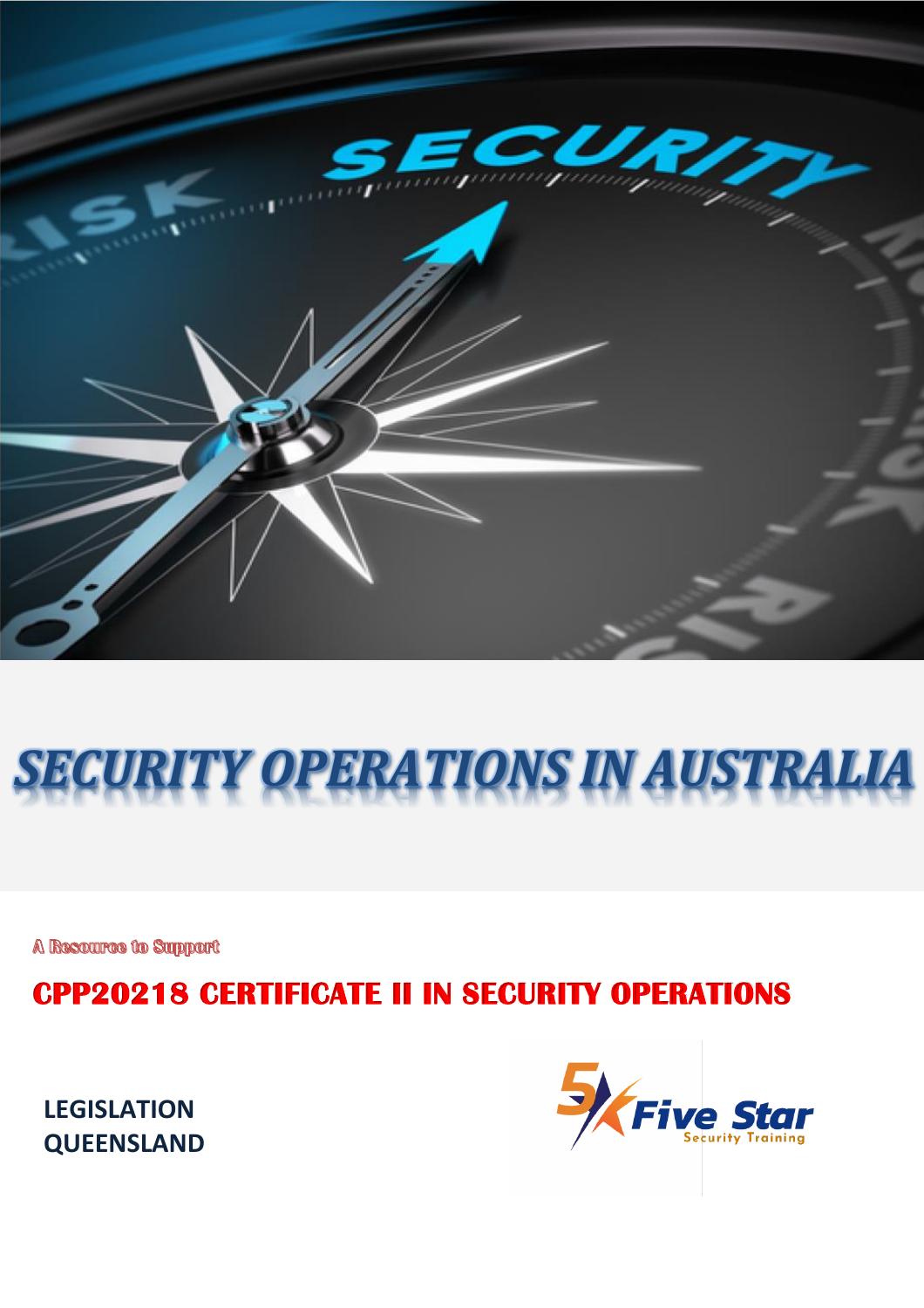#### **CONTENTS**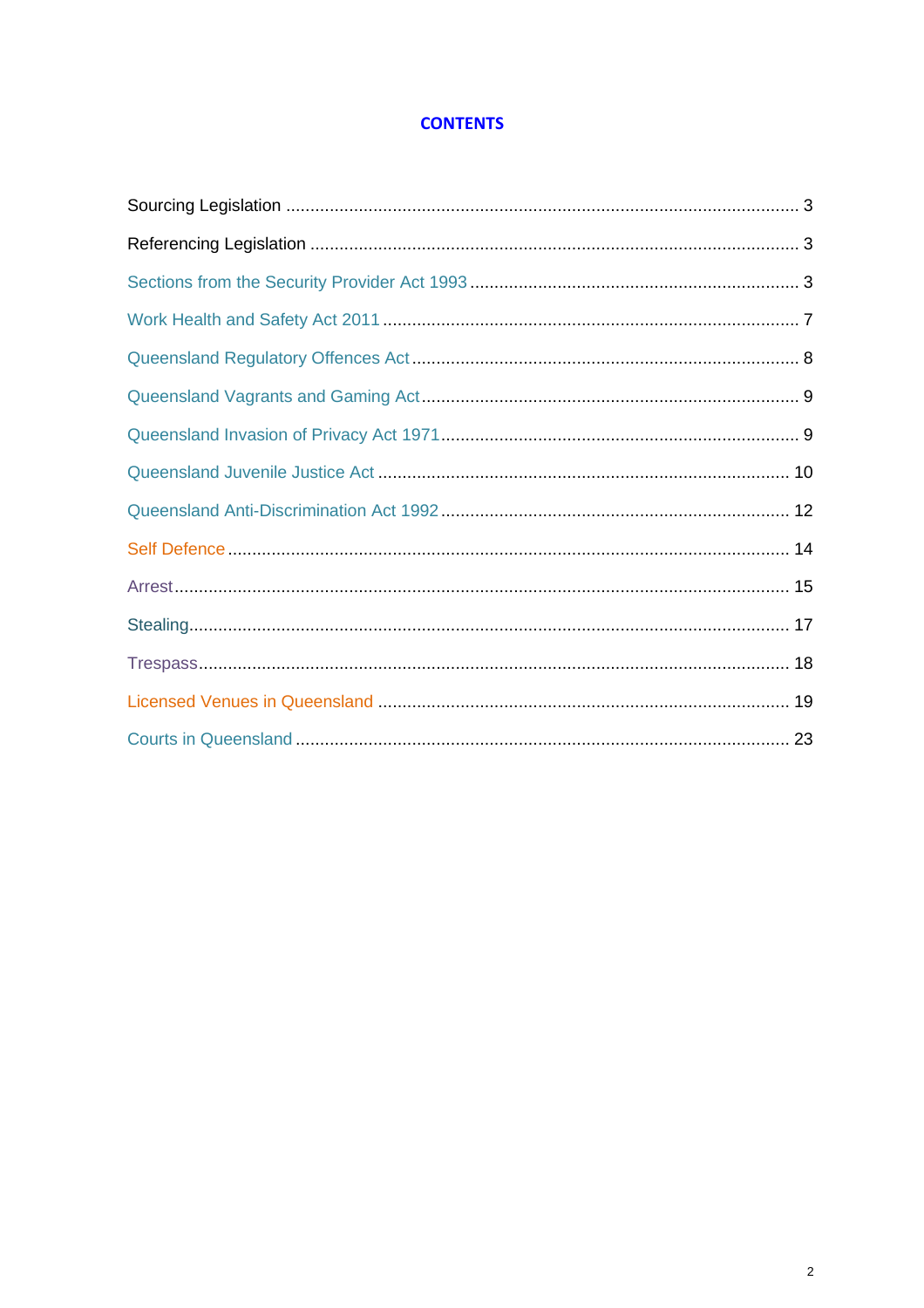#### **Introduction**

Our system of law consists of a series of rules that we live by in a civilised society. The absence of this system would see society break down into anarchy. A professional security officer must have a sound understanding of the law.

#### **Sourcing Legislation**

Legislation is amended regularly and Security Providers must have the ability to locate current versions of legislative documents in order to ensure that:

- 1. The Security Provider complies with all legal requirements; and<br>2. When dealing with offenders, the Security Provider has an unde
- 2. When dealing with offenders, the Security Provider has an understanding of exactly what constitutes the offence and what actions they are entitled to perform in order to stop or prevent the offence from occurring.

There are three primary sources of current legislation:

- 1. Local Magistrate's Court;
- 2. Legal Professionals (Solicitors, Barristers, Lawyers, etc) although this will generally incur a cost; and
- 3. Online at the following websites:
	- [www.comlaw.gov.au](http://www.comlaw.gov.au/) (Federal); and
	- [www.legislation.qld.gov.au](http://www.legislation.qld.gov.au/) (Queensland)

#### **Referencing Legislation**

There are hundreds of different legislative documents in Queensland alone; each are comprehensive documents, some with several thousand pages of text. The only way to effectively locate and reference information in these documents is to follow a standardised system. This section will briefly describe a common system of referencing components of legislation.

The two types of legislation covered in this section are Acts and Regulations.

## **Sections from the Security Provider Act 1993**

#### **Other relevant regulations and codes of practice include:**

Security Providers Regulation 2008 Security Providers (Crowd Control Code of Practice) Regulation 2008 Security Providers (Security Firm Code of Practice) Regulation 2008 Security Providers (Security Officer - Licensed Premises Codes of Practice) 2008

#### **Unarmed security officer**

An unarmed security officer personally guards, patrols or watches another person's property, without a guard dog or weapon.

This also includes:

- In-house security (someone who guards, patrols or watches their employer's property)
- Loss prevention personnel
- Security gate operators

#### **Crowd controller**

A crowd controller keeps order at a public place by:

- Screening the entry of people into a place
- Monitoring or controlling the behaviour of people in a place
- Removing people from a place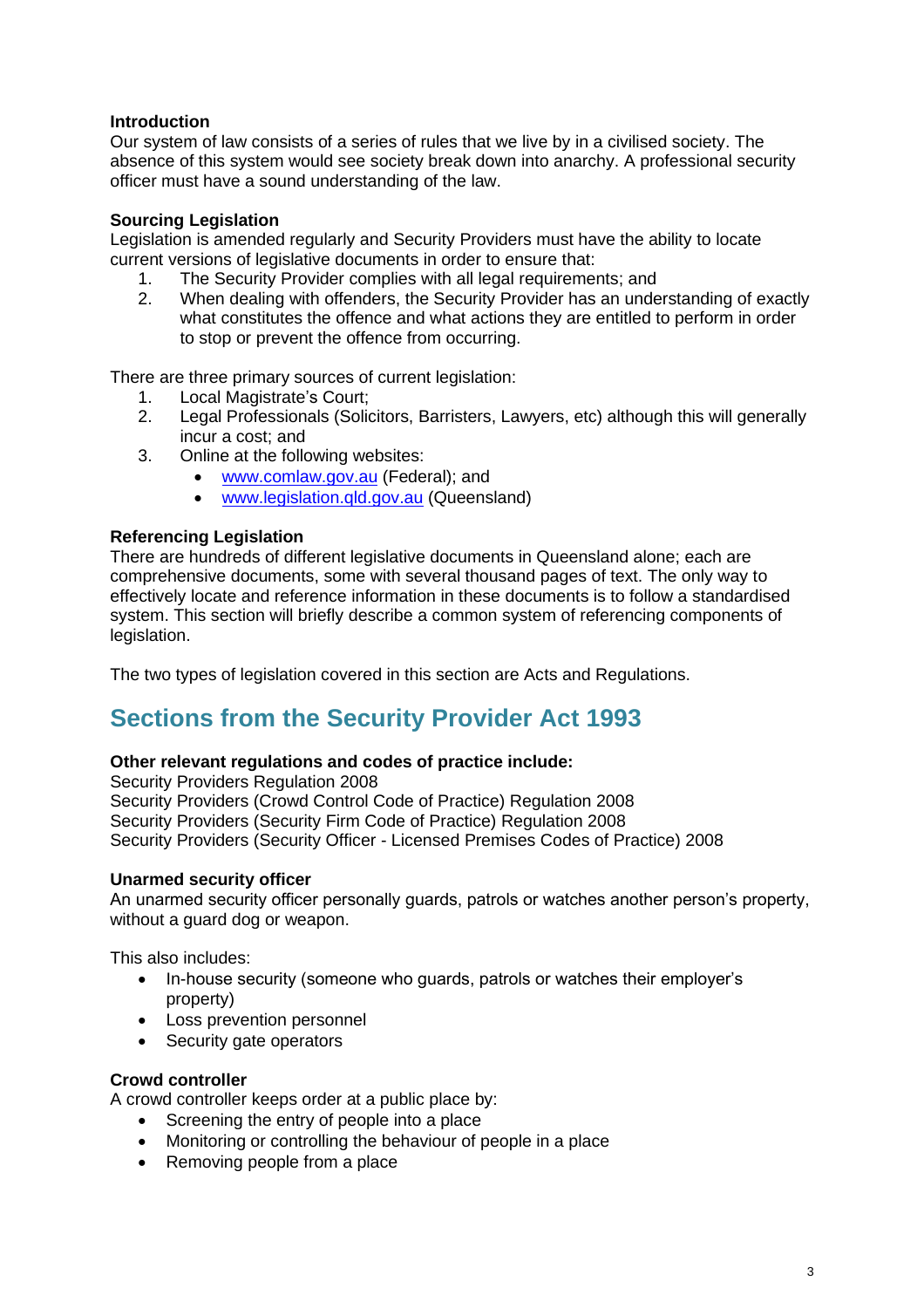For example, a hotel security guard needs a crowd controller licence, but an usher does not.

#### **Cash transit officer**

A cash transit security officer carries cash, bullion, jewellery or valuables. Officers who carry a weapon while working must also apply to the Queensland Police Service for the appropriate weapons licence.

#### **Bodyguard**

A bodyguard carries out close personal protective services.

#### **Monitoring security officer**

A monitoring security officer personally monitors property using an electronic monitoring device, such as a visual recording system, a radio or remote alarm system.

#### **Dog patrol officer**

A dog patrol security officer guards, patrols or watches another person's property with a guard dog.

#### **Private investigator**

A private investigator is a person who:

- Obtains private information about a person without that person's permission
- Carries out surveillance to gather information about a person without that person's consent
- Investigates the disappearance of a missing person

You are not a private investigator if you operate for or are employed by:

- Legal practitioners
- Accountants
- Insurance businesses
- Insurance adjustment agencies
- Independent investigators engaged to investigate and report on grievances lodged by Queensland public service employees

#### **Restricted licence**

You can apply for a restricted licence. This licence allows you to complete your training requirements while working under the direct supervision of a fully licensed security provider.

A restricted licence is issued for a term of six months only. After the term ends, you cannot apply for an extension. You must complete the training requirements and apply for an unrestricted licence within six months.

#### **Direct supervision of restricted licence holders**

A crowd controller supervisor; cash transit security officer supervisor; dog patrol supervisor must:

- Remain on the same premises as the restricted licensee
- Remain in the restricted licensee's line of sight, where practical
- Be able to provide immediate assistance to restricted licensee if needed
- Give the restricted licensee detailed written instructions about the work they need to do
- Document the tasks that the licensee performs
- Document and give the restricted licensee regular progress checks
- Supervise no more than one restricted licence holders at any time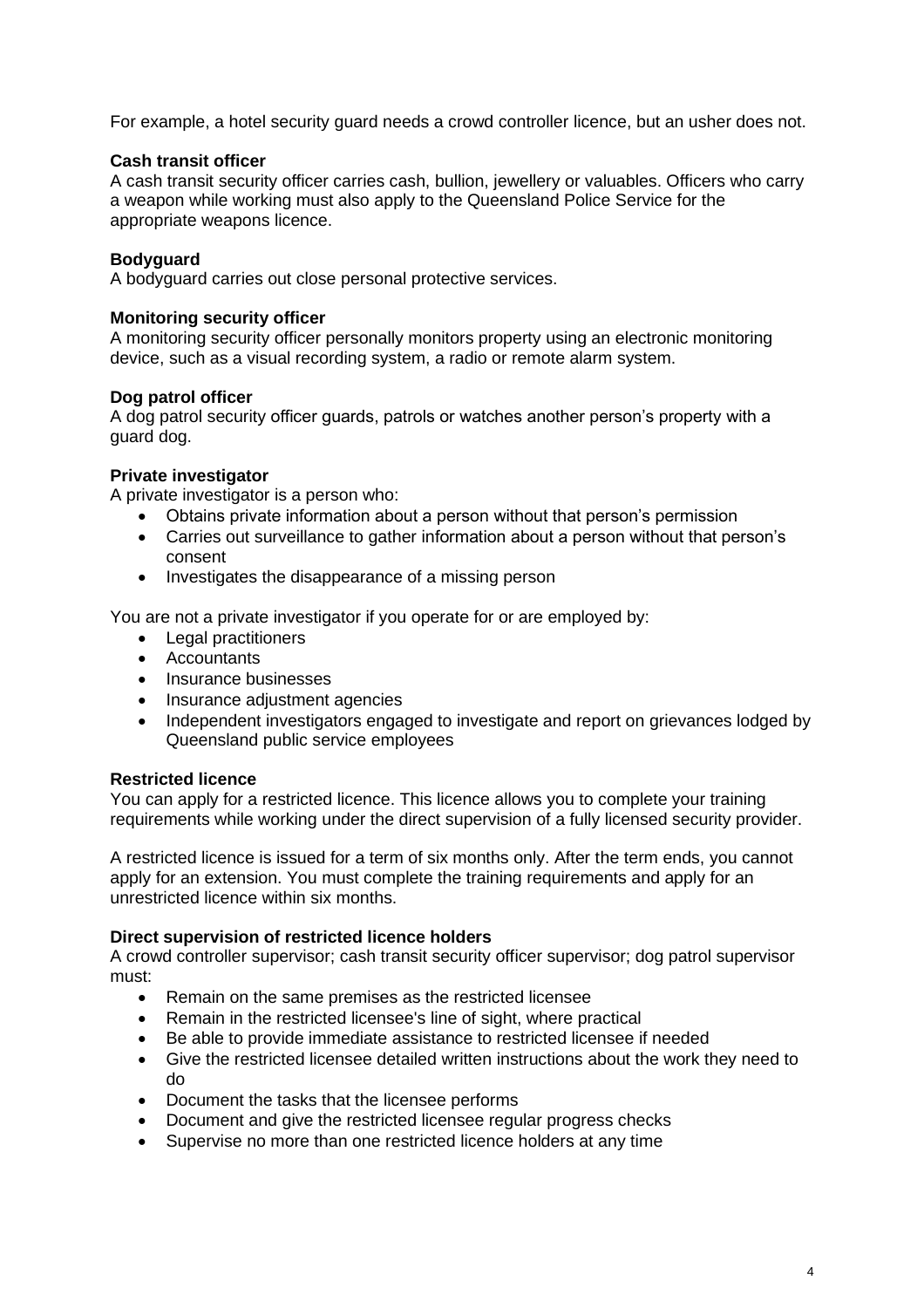A bodyguard supervisor; monitoring security supervisor; private investigator supervisor must:

- Give the restricted licensee detailed written instructions about the work they need to do
- Document the tasks that the licensee performs
- Document and give the restricted licensee regular progress checks

#### **Mandatory fingerprinting**

All new applicants for a security provider's licence must be fingerprinted by the Queensland Police Service. After you've lodged your application, you will receive a letter from us that details the process for having your fingerprints taken.

The fee is \$100 and is payable at the time the application is lodged.

#### **Revalidation training**

Every three years, as a licensed bodyguard or licensed crowd controller, you will need to successfully complete three units of competency through a nationally recognised training provider. This is known as revalidation training. Revalidation training ensures that you remain up to date with the latest industry standards and techniques. The units of competency required to be completed every three years are:

- CPPSEC3002A Manage conflict through negotiation
- CPPSEC3013A Control persons using empty hand techniques
- HLTFA311A Apply first aid or HLTAID003 Provide first aid

You must seek retraining and be re-assessed in each of these units of competency by the due date. You will be advised of the required completion dates for these competencies on the notice supplied with your security licence.

These units are specifically prescribed as revalidation training, and as such, completing these courses via **recognition of prior learning is not acceptable**. The Statement of Attainment provided to you by your training organisation does not include the actual result and the method through which the competency was achieved.

To ensure that this initiative of revalidation training is properly administered, we also require a copy of the record of results. When you lodge evidence of completion of the required revalidation training unit, please remember to include both the Statement of Attainment and Record of Results.

The first aid unit must be current at the time the unit is due for completion. If the first aid unit has been completed more than 12 months ago, it will also be necessary to provide evidence of completion of the CPR component, HLTCPR211A Perform CPR or HLTAID001 Provide CPR, within the last 12 months. It is the responsibility of the licensee to ensure that this CPR component remains current and up to date at all times. Licensees who fail to lodge evidence of completion of the required units of competency prior to the completion date will be subject to disciplinary action which may result in the cancellation of the bodyguard or crowd controller function from their licence.

#### **Inspections**

Fair Trading inspectors conduct random checks to ensure security providers are complying with the law. Inspectors also conduct investigations and may take enforcement action for breaches identified under the Security Providers Act 1993. Queensland police service officers can also issue on-the-spot infringement notices.

From 1 July 2012, OFT and the Office of Liquor and Gaming Regulation (OLGR) will be administering a six month Brisbane-based trial which will enable OLGR inspectors to monitor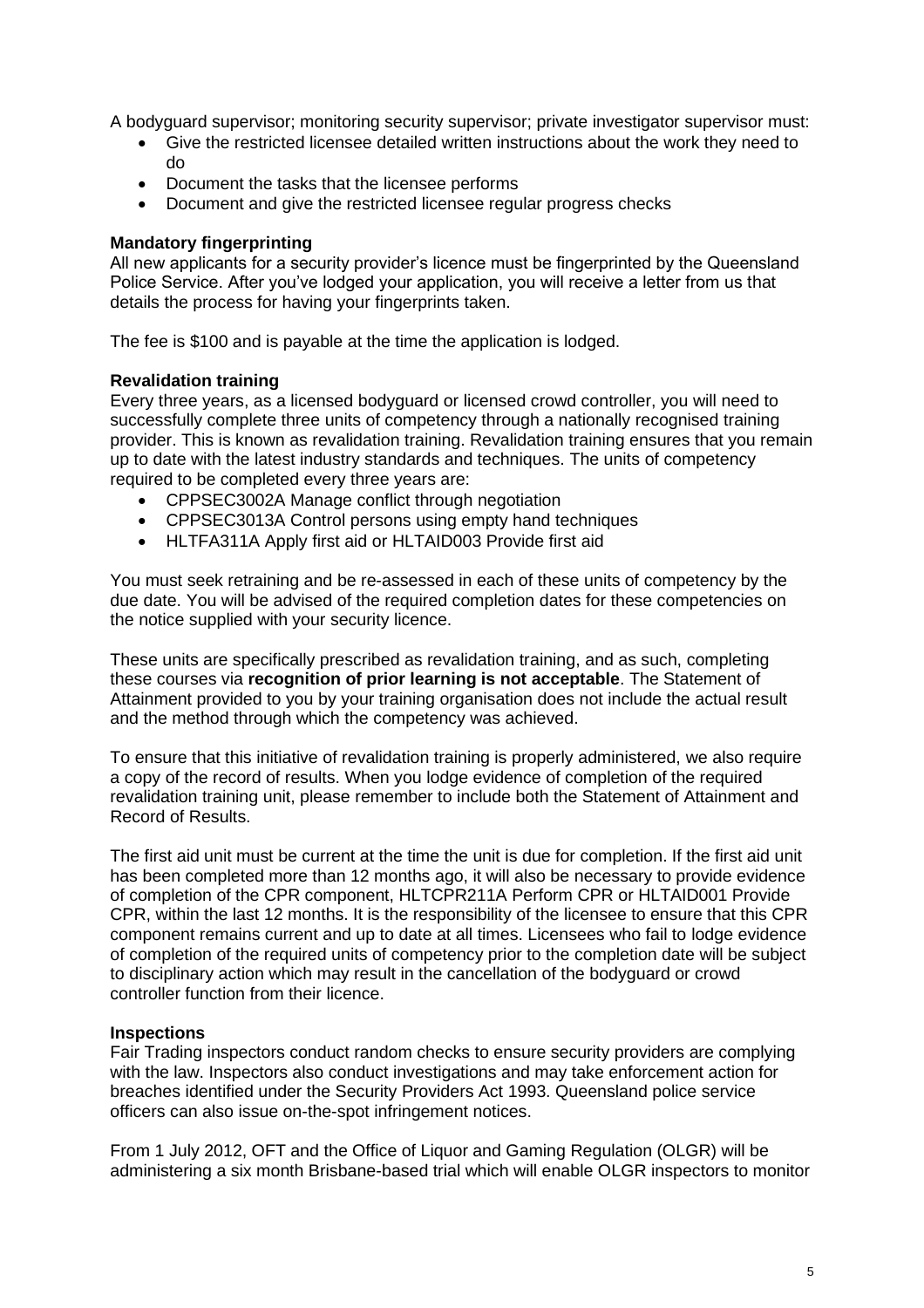and report on certain aspects of the SPA. This trial will increase the regulatory presence and further protect Queensland consumers from harm caused by unsuitable security providers.

OLGR inspectors will identify offences while visiting licensed premises by completing a spot check form and will have all of the powers of an inspector under the Act to inspect licenses and documents. Where evidence of breaches are found, OLGR will provide a report and available evidence to OFT who will consider relevant enforcement history and take appropriate action. If an inspector approaches you, they will produce a signed photo ID.

#### **Security provider register**

Security firms must record details of all security providers it employs or engages. They must store this register where unauthorised people cannot access it. Fair Trading inspectors and the police are authorised to inspect the register at any time. The register must contain each security provider's:

- Name, licence number and licence expiry date
- Employment commencement and termination dates (where applicable)

#### **Crowd controller register**

Any licensed premise that engages a crowd controller must maintain a crowd controller register. The register records which crowd controllers are on duty and any incidents that occur. Crowd controllers must sign in and out of each shift. Fair Trading inspectors and the police are authorised to inspect the crowd controller register at any time. Liquor licensees must keep the register on the premises. Otherwise the security firm must keep the register. They must keep the register for seven years after the date of the last entry. The register must contain:

- The crowd controller's full name and licence number
- The security firm's name and address (if applicable)
- The crowd controller's identification details (venue-issued ID number)
- The crowd controller's shift date, and start and finish time
- The name of any unrestricted crowd controller licensees directly supervising restricted crowd controller licensees
- Details of every incident in which a person is injured
- Details of every incident in which the crowd controllers removes a person from a public place

Incident details must include:

- The incident date and time
- The location at the premises where the incident happened
- Each person involved in the incident and, if known, their name
- The incident, including whether the crowd controller removed a patron from the premises because of the incident
- Injuries sustained by people involved in the incident
- Any action that a crowd controller or staff member took in response to the incident

#### **Identification requirements**

A crowd controller must identify themselves while working. They must:

- Enter their details in the crowd controller register if working at a licensed venue or for a security firm
- Wear the prescribed identification on their clothing at chest level
- Not wear or display a hat with a chequer board design or band, as this could be confused with the police uniform

Their identification must include:

• The word 'SECURITY' in capital letters, at least 10 mm high and 2 mm thick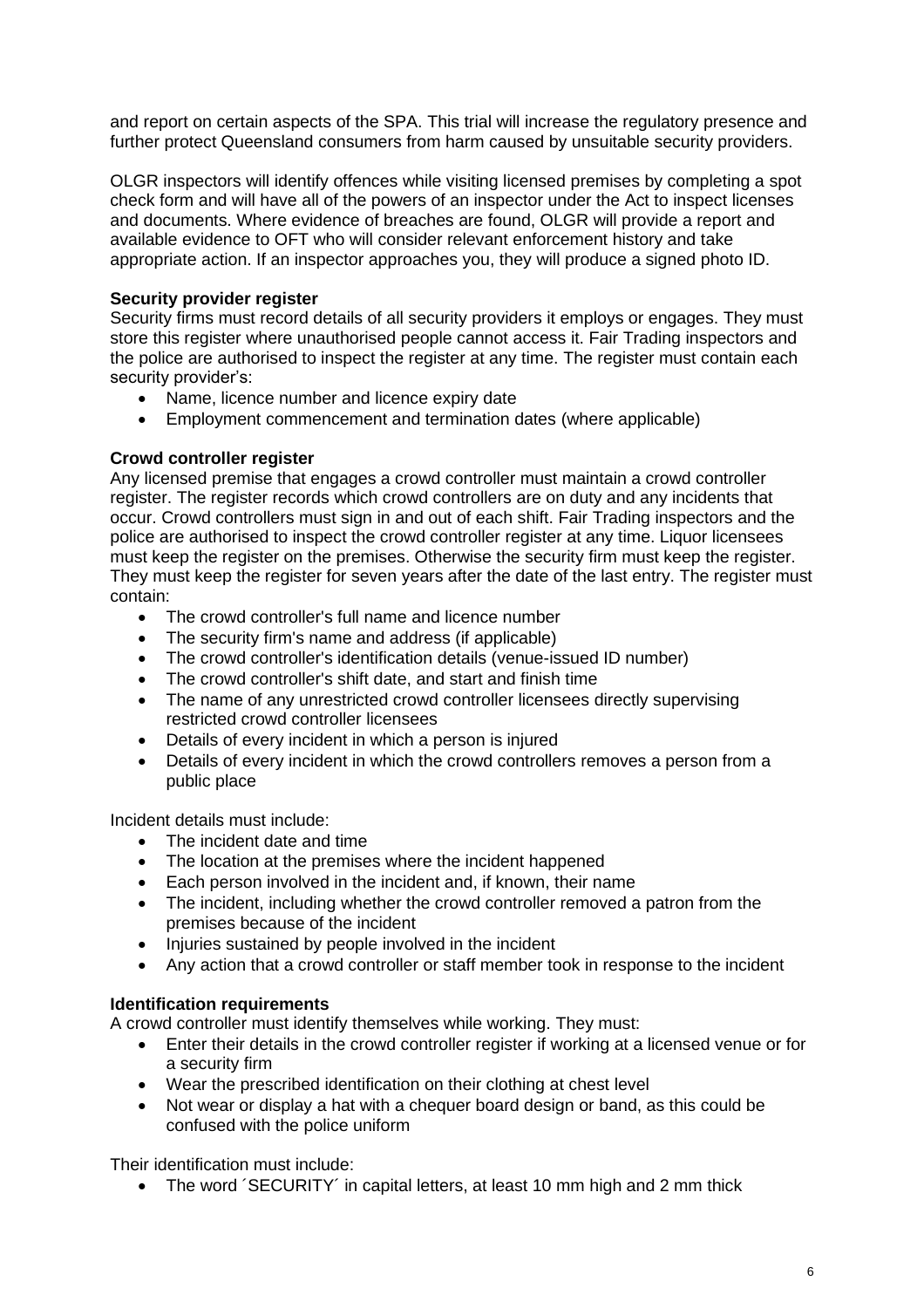- A number unique to the controller at least 30 mm high and 4 mm thick
- Black numbers and letters on a white background

#### **Carrying weapons**

A security provider licence does not authorise you to carry any firearms, handcuffs or batons.

#### **Applying for a licence**

Refer to: *[www.fairtrading.qld.gov.au](file:///D:/Users/richardturner/Dropbox/Working%20Richard/Course%20Development/Learner)*

For the application form, refer to: *[www.fairtrading.qld.gov.au/Forms/Class1\\_security\\_provider\\_licence\\_application.pdf](file:///D:/Users/richardturner/Dropbox/Working%20Richard/Course%20Development/Learner)*

The application form may be competed and submitted online.

## **Work Health and Safety Act 2011**

#### **Subdivision 1 Principles that apply to duties**

**13 Principles that apply to duties**

This subdivision sets out the principles that apply to all duties that persons have under this Act.

*Note*: The principles will apply to duties under this part and other parts of this Act including, for example, duties relating to incident notification and consultation.

#### **14 Duties not transferable**

A duty cannot be transferred to another person.

#### **15 Person may have more than 1 duty**

A person can have more than 1 duty by virtue of being in more than 1 class of duty holder.

#### **16 More than 1 person can have a duty**

- 1) More than 1 person can concurrently have the same duty.
- 2) Each duty holder must comply with that duty to the standard required by this Act even if another duty holder has the same duty.
- 3) If more than 1 person has a duty for the same matter, each person:
	- a) Retains responsibility for the person's duty in relation to the matter; and
	- b) Must discharge the person's duty to the extent to which the person has the capacity to influence and control the matter or would have had that capacity but for an agreement or arrangement purporting to limit or remove that capacity.

#### **17 Management of risks**

A duty imposed on a person to ensure health and safety requires the person:

- a) To eliminate risks to health and safety, so far as is reasonably practicable; and
- b) If it is not reasonably practicable to eliminate risks to health and safety, to minimise those risks so far as is reasonably practicable.

#### **Division 2 Primary duty of care**

#### **19 Primary duty of care**

- 1) A person conducting a business or undertaking must ensure, so far as is reasonably practicable, the health and safety of
	- a) Workers engaged, or caused to be engaged by the person; and
	- b) Workers whose activities in carrying out work are influenced or directed by the person; while the workers are at work in the business or undertaking.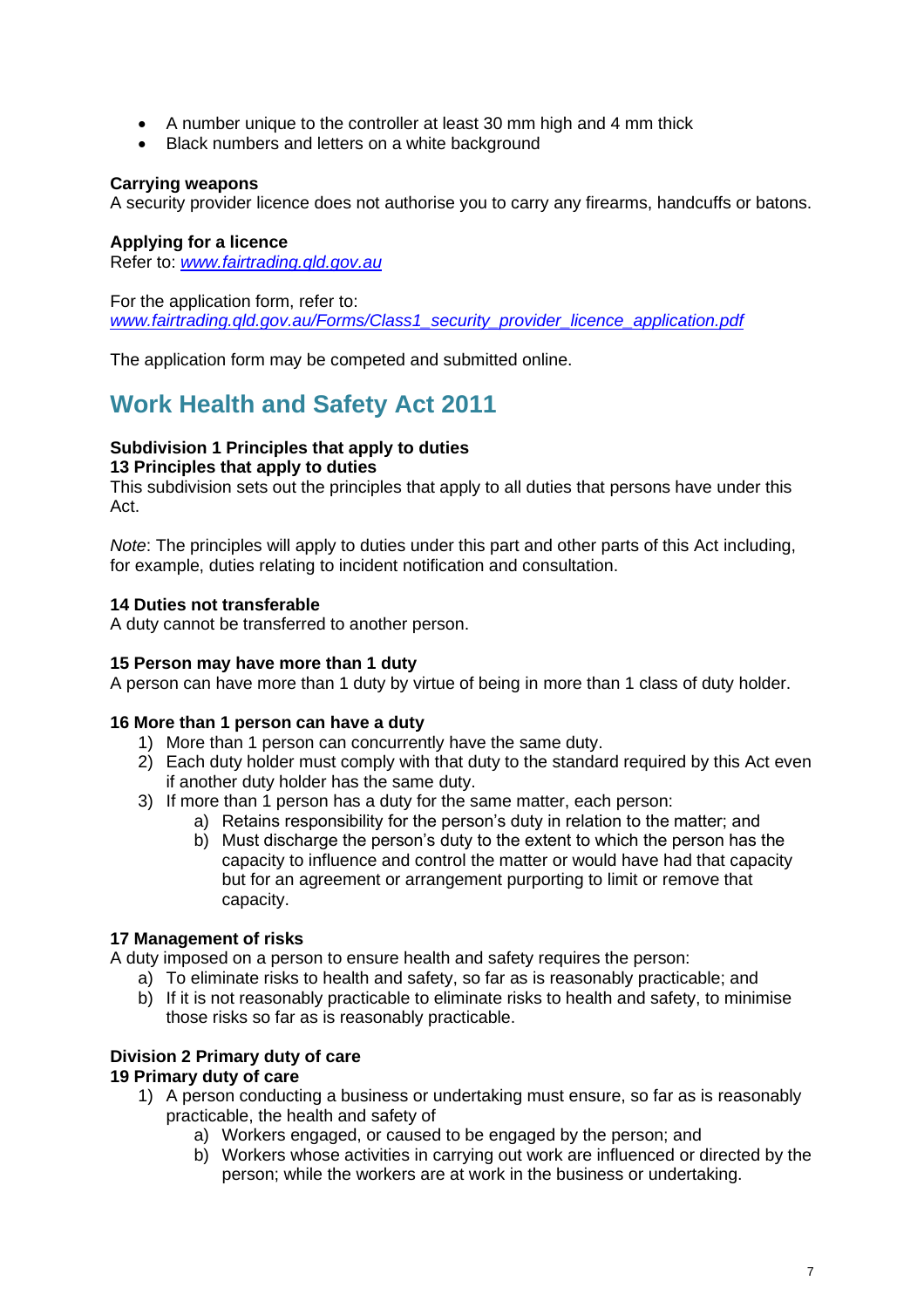- 2) A person conducting a business or undertaking must ensure, so far as is reasonably practicable, that the health and safety of other persons is not put at risk from work carried out as part of the conduct of the business or undertaking.
- 3) Without limiting subsections (1) and (2), a person conducting a business or undertaking must ensure, so far as is reasonably practicable:
	- a) The provision and maintenance of a work environment without risks to health and safety; and
	- b) The provision and maintenance of safe plant and structures; and
	- c) The provision and maintenance of safe systems of work; and
	- d) The safe use, handling and storage of plant, structures and substances; and
	- e) The provision of adequate facilities for the welfare at work of workers in carrying out work for the business or undertaking, including ensuring access to those facilities; and
	- f) The provision of any information, training, instruction or supervision that is necessary to protect all persons from risks to their health and safety arising from work carried out as part of the conduct of the business or undertaking; and
	- g) That the health of workers and the conditions at the workplace are monitored for the purpose of preventing illness or injury of workers arising from the conduct of the business or undertaking.
- 4) If:
- a) A worker occupies accommodation that is owned by or under the management or control of the person conducting the business or undertaking; and
- b) The occupancy is necessary for the purposes of the worker's engagement because other accommodation is not reasonably available; the person conducting the business or undertaking must, so far as is reasonably practicable, maintain the premises so that the worker occupying the premises is not exposed to risks to health and safety.

## **Queensland Regulatory Offences Act**

#### **Unauthorised dealing with shop goods**

These offences deal with goods worth \$150 or less.

#### **Consuming goods**

It is an offence to consume goods without express or implied consent.

#### **Changing price tags**

It is an offence to change, alter, remove or deface price tags on articles.

#### **Leaving without paying**

It is an offence to leave without paying for food, drink or accommodation. It is a defence to prove on reasonable grounds that the person believed the cheque would be paid on presentation or they were authorised to use a credit card.

#### **Wilful damage**

It is an offence to wilfully destroy or damage property of another person without consent, causing damage of \$250 or less.

Police have power to arrest for the above offences.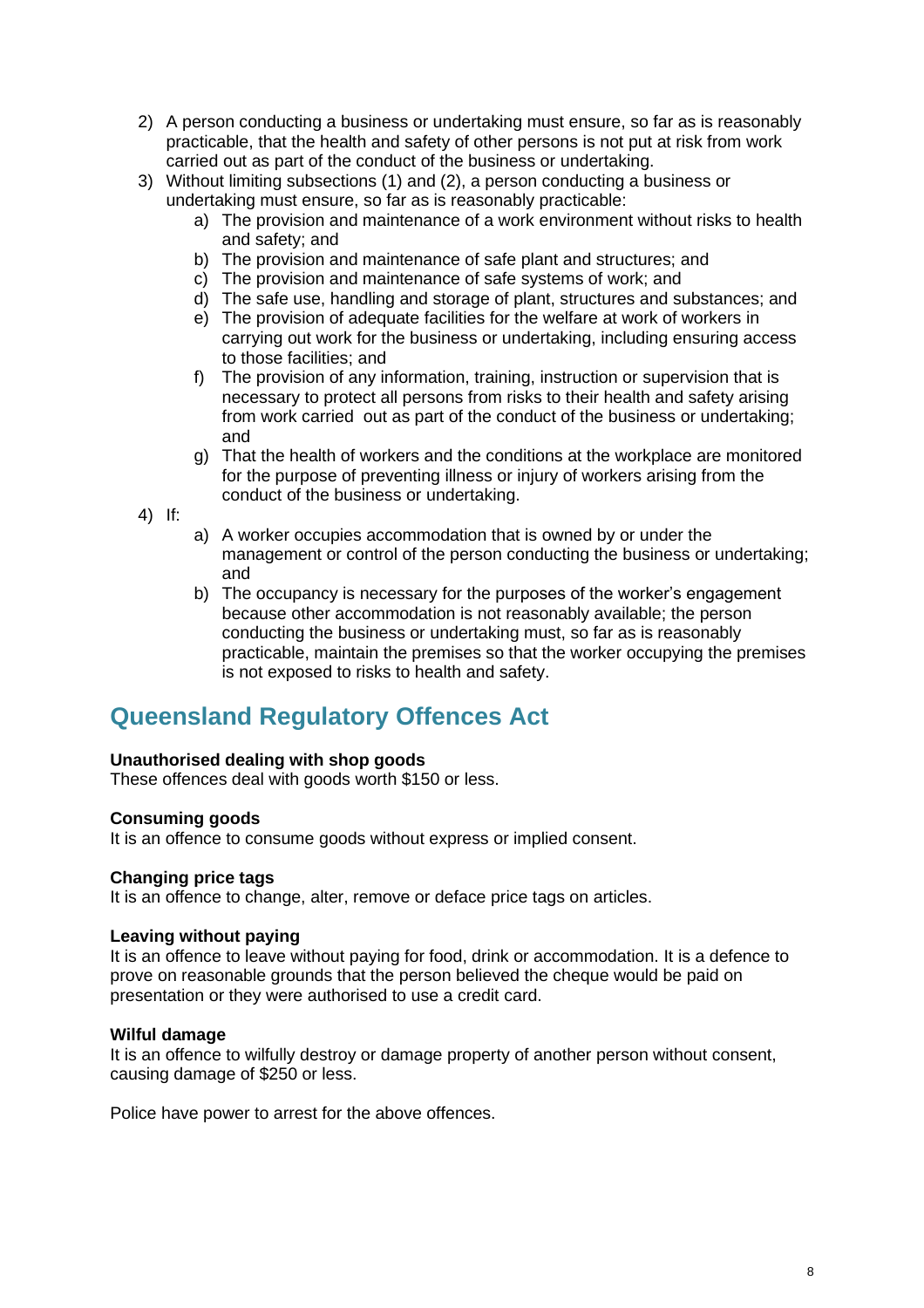## **Queensland Vagrants and Gaming Act**

#### **4**

- 1) Any person who:
	- a) Without lawful excuse (the proof is on them to prove lawfulness):
		- (i) Is found in any dwelling house, warehouse, or in any yard, garden, or area;
		- (ii) Has in their possession any picklock key or implement of housebreaking;
	- b) Or with intent to commit an indictable offence:
		- (i) Is found at night with their face blackened or disguised; shall be guilty of an offence.

#### **4A**

- 1) Any person who without lawful excuse (the proof is on them to prove lawfulness) together with others enters or remains in or upon any part of a building or structure, whether public or private, or any land occupied or used with such land, is guilty of an offence.
- 2) Any person who remains in or upon any part of a building, structure or land occupied or used with such land, and has no lawful excuse for so doing (the proof is on them to prove lawfulness) shall: if they do any act or use any language which is an offence under this or any other Act which would be an offence, shall be guilty of an offence.

#### **7**

Any person who in any public place or near a public place uses profane, indecent or abusive language or uses any threatening, abusive or insulting words, or behaves in a riotous, violent, disorderly, indecent, offensive, threatening or insulting manner shall be guilty of an offence.

## **Queensland Invasion of Privacy Act 1971**

#### **Unlawful entry of dwelling-house**

**48A** 

- 1) Any person who enters a dwelling house without the consent of the person in lawful occupation or, where there is not a person in lawful occupation, without the consent of the owner is guilty of an offence.
- 2) Any person who without lawful excuse, the proof of which lawful excuse shall be upon the person, is found in a dwelling house or the yard of a dwelling house is guilty of an offence.
	- a) Yard includes any path, garden, curtilage, courtyard, enclosure, lawn or other ground or area within the precincts of or appurtenant to or under the dwelling house in question.

#### **Power of arrest**

It is lawful for any person who finds another committing an offence against this section to arrest him without warrant.

This makes it clear that any licensed security provider has no power to enter private property; a "dwelling-house". The section also applies to any other person.

If the licensed security guard etc. finds another person in breach of the above section, they also have power to arrest the person.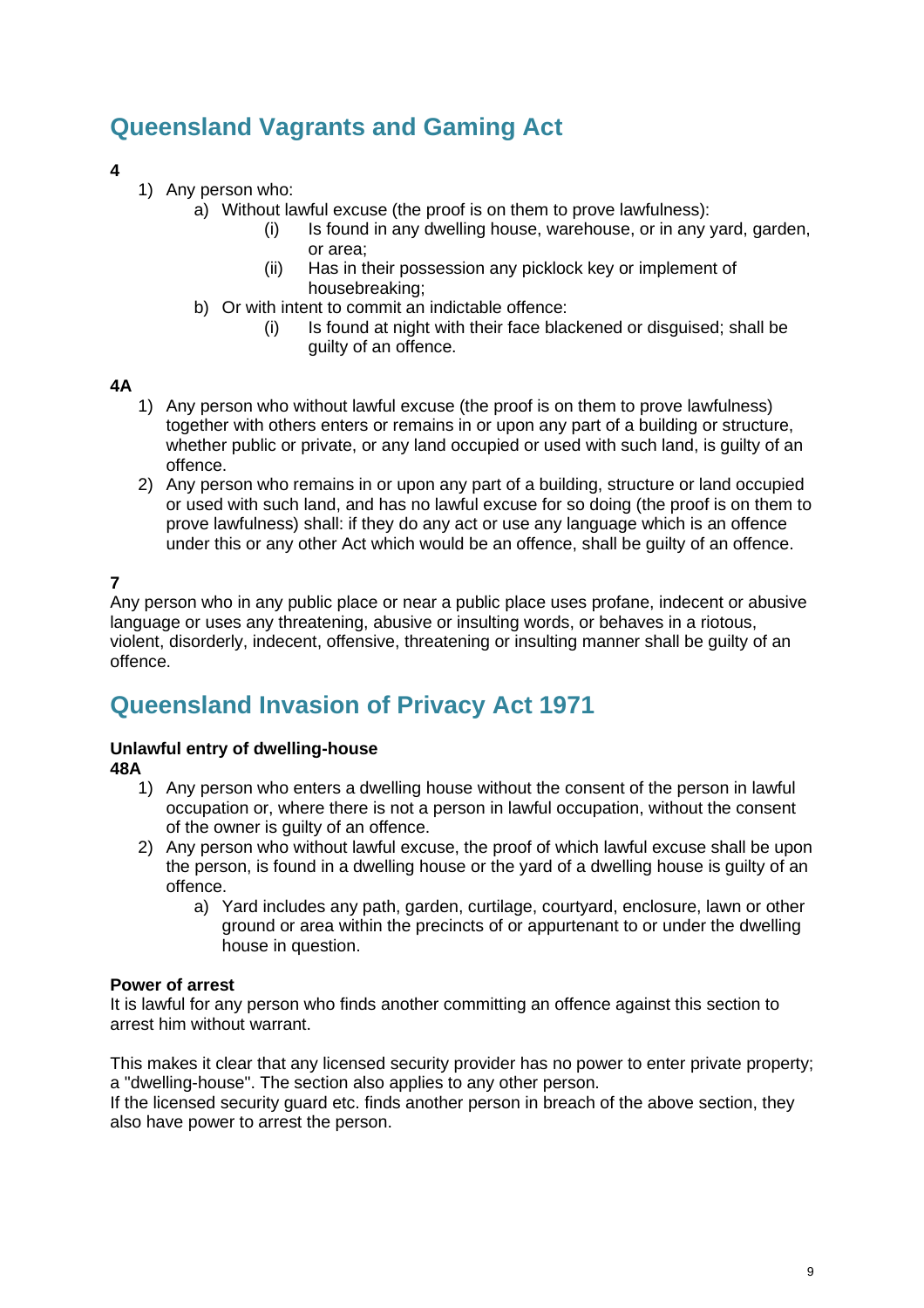#### **Dwelling-house**

A "dwelling-house" is any building or structure (or part of it) for residence whether it is uninhabited at the time or not and includes a caravan, motel etc. (s1 Criminal Code).

## **Evidence Act 1995 (Queensland)**

This Act sets out the federal rules of evidence. Generally speaking, the Act applies to proceedings in federal courts (see section 4), but some provisions extend beyond such proceedings (see Note 2 to subsection 4(1)).

Chapter 2 is about how evidence is adduced in proceedings. Chapter 3 is about admissibility of evidence in proceedings. Chapter 4 is about proof of matters in proceedings. Chapter 5 deals with miscellaneous matters.

The Dictionary at the end of this Act defines terms and expressions used in this Act.

#### *Related legislation*

This Act is in most respects uniform with the following State and Territory Acts:

- (a) the Evidence Act 1995 (NSW);
- (b) the Evidence Act 2001 (Tas.);
- (c) the Evidence Act 2008 (Vic.);
- (d) the Evidence Act 2011 (ACT);
- (e) the Evidence (National Uniform Legislation) Act 2011 (NT).

While these Acts are in most respects identical to this Act, there are differences. The explanatory memorandum to the Civil Law and Justice Legislation Amendment Bill 2014 includes a table setting out the differences as at 8 July 2014. An updated version of the table is maintained by the Attorney-General's Department on its website (http://www.ag.gov.au).

## **Queensland Juvenile Justice Act**

The Juvenile Justice Act aims to provide a special system for administering justice for children before and during court.

#### **Principles**

A child:

- Should only be detained in custody as a last resort;
- If detained, should be held in a children's facility;
- Should be diverted from the court system if an offence is committed unless the nature of the offence or the child's history deem otherwise;
- Should be involved in a fair and just proceeding and held accountable and accept responsibility for their actions: s4

A child is a person who has not turned 18 years: s6

If a child has been interviewed over an **indictable** offence, the police officer must have a parent, legal practitioner, or government agency representing the child, a J.P., or an adult nominated by the child.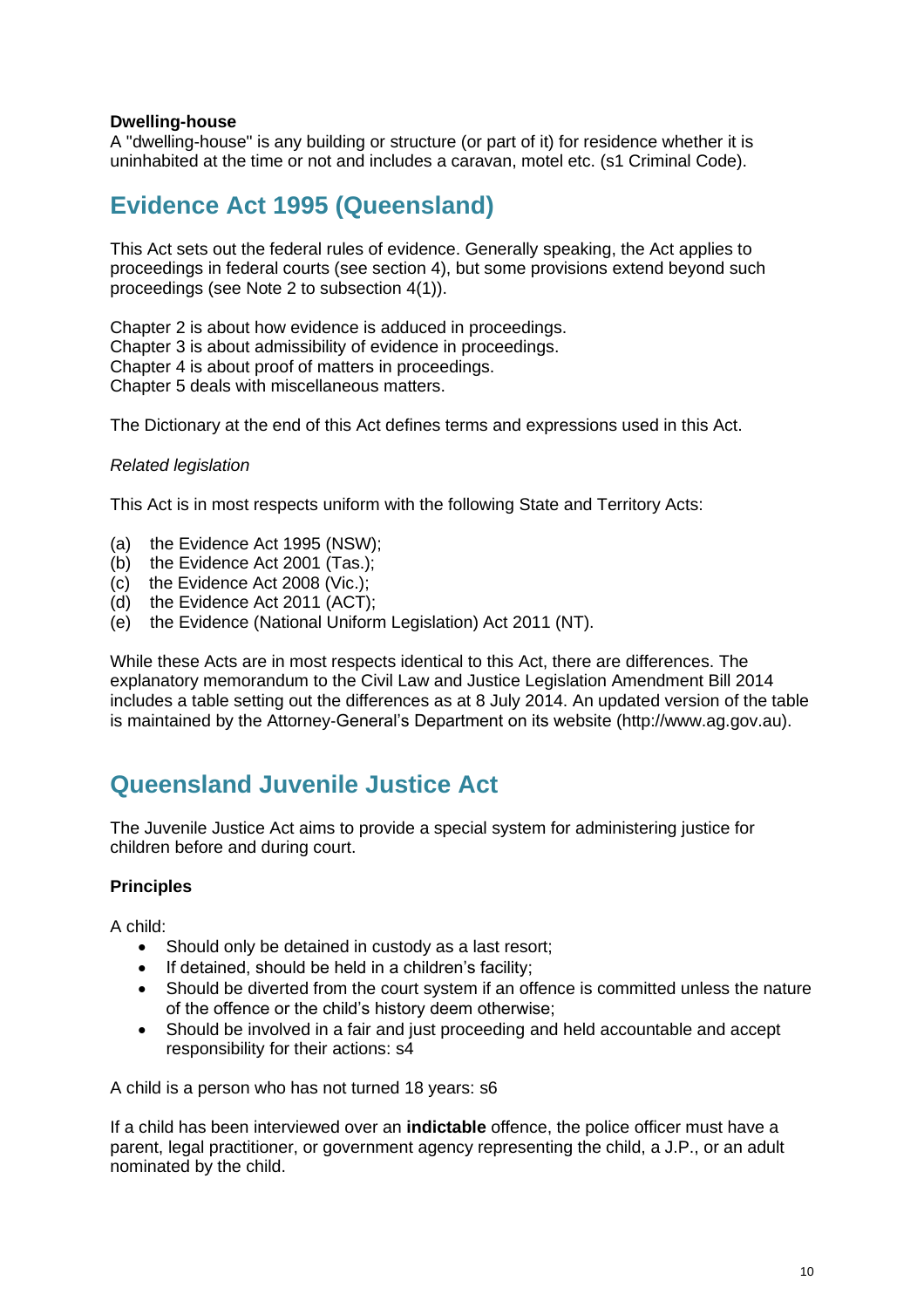If such a person is not present, the statement cannot be used in evidence against the child even if there is a full confession: s9E

A police officer must consider whether:

- They should take no action against the child, or
- Administer a caution, rather than starting a proceeding (obtaining an arrest warrant, or arresting without warrant) against the child without such consideration: s10

Administering a caution can be done if an adult person is present and the child admits to committing the offence and consents to being cautioned, where the child receives a full explanation of the matter and may also involve an apology. This means they do not go to court: s13

There are restrictions on arrest powers for police officers. The police may arrest if it is a serious offence or an indictable offence or to prevent the continuation or repetition of the offence or to prevent the concealment, loss or destruction of evidence relating to the offence: s20

Where possible a child should not be arrested, but proceeded against by way of complaint and summons or by an attendance notice: s21

If a person arrests a child they must advise the child's parent (or if unable to be found promptly, a departmental representative) of the whereabouts of the child: s22

The Bail Act also applies to children: s37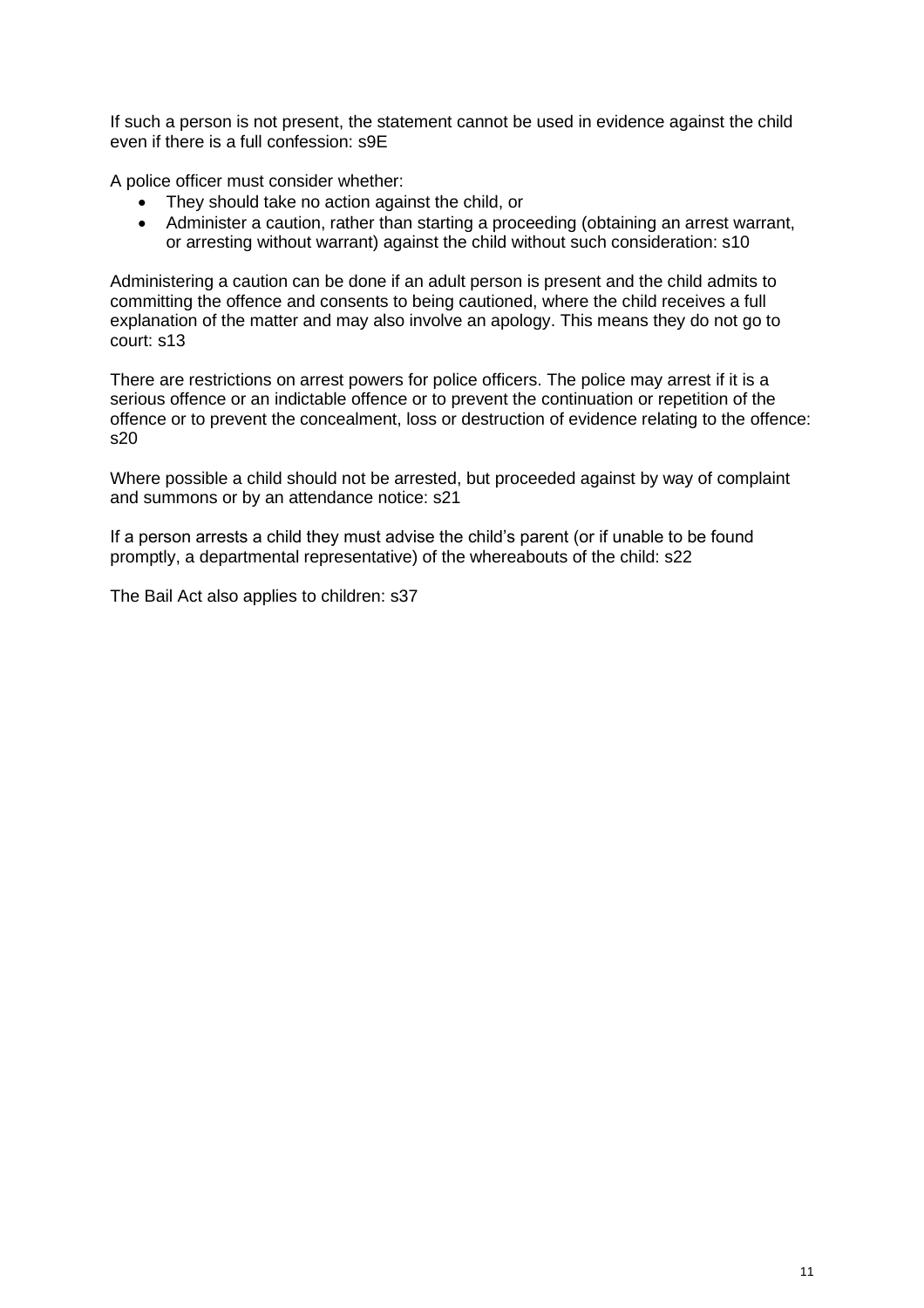## **Queensland Anti-Discrimination Act 1992**

#### **Introduction**

Queensland has some of the widest anti-discrimination laws in the country. Discrimination covers:

- Sex
- Pregnancy
- Parental status
- Breast feeding
- Age
- Race
- Impairment
- Religion
- Political belief or activity
- Trade union activity
- $\bullet$  Lawful sexual activity<sup>1</sup>

Vicarious liability also occurs with the State legislation and the legislation covers discrimination in:

- Work
- Education
- Provision of goods and services
- Accommodation
- Clubs

As in the Commonwealth legislation, there are exclusions for genuine occupational requirements. There are general exemptions for actions done for:

- Workplace health and safety
- Public health
- Sport in some circumstances

Sexual harassment is also covers and includes:

- Touching
- Pinching
- Sexual propositions
- Suggestive comments
- Indecent exposure, etc.

It must also be shown that the actions were intended to offend, humiliate or intimidate the victim, or a reasonable person would take the action that way. Relevant circumstances include age, sex, race or impairment.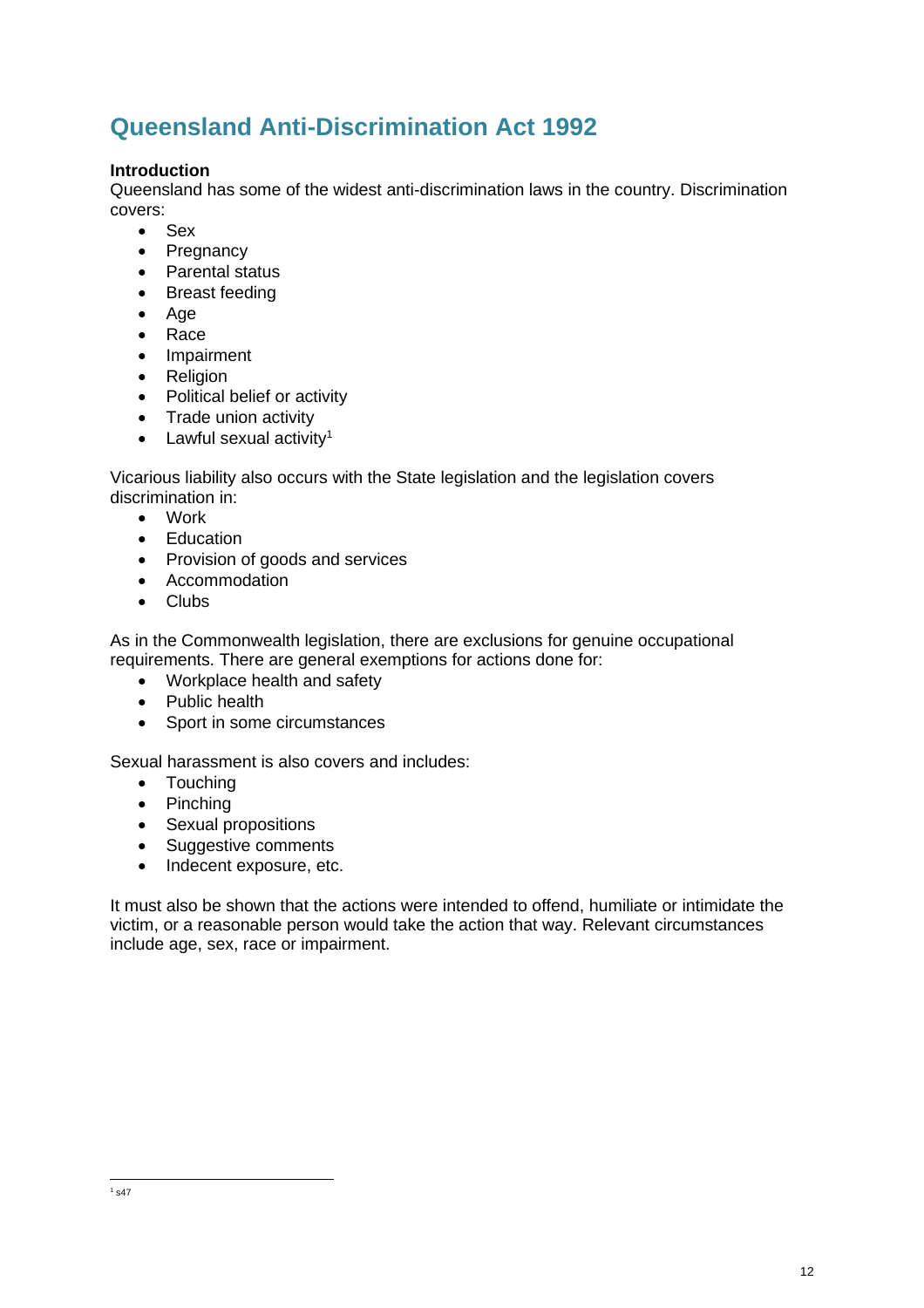## **Sections of the Criminal Code Act**

## **Assault**

#### **245 Definition of assault**

- 1) A person who strikes, touches, or moves, or otherwise applies force of any kind to, the person of another, either directly or indirectly, without the other person's consent, or with the other person's consent if the consent is obtained by fraud, or who by any bodily act or gesture attempts or threatens to apply force of any kind to the person of another without the other person's consent, under such circumstances that the person making the attempt or threat has actually or apparently a present ability to effect the person's purpose, is said to assault that other person, and the act is called an assault.
- 2) In this section:

Applies force includes the case of applying heat, light, electrical force, gas, odour, or any other substance or thing whatever if applied in such a degree as to cause injury or personal discomfort.

#### **335 Common assault**

Any person who unlawfully assaults another is guilty of a misdemeanour, and is liable, if no greater punishment is provided, to imprisonment for 3 years.

#### **339 Assaults occasioning bodily harm**

- 1) Any person who unlawfully assaults another and thereby does the other person bodily harm is guilty of a crime, and is liable to imprisonment for 7 years.
- 2) If the offender does bodily harm, and is or pretends to be armed with any dangerous or offensive weapon or instrument or is in company with 1 or more other person or persons, the offender is liable to imprisonment for 10 years.

#### **320 Assaults occasioning grievous bodily harm**

- a) The loss of a distinct part or an organ of the body; or
- b) Serious disfigurement; or
- c) Any bodily injury of such a nature that, if left untreated, would endanger or be likely to endanger life, or cause or be likely to cause permanent injury to health; whether or not treatment is or could have been available.

#### **268 Provocation**

- 1) The term provocation, used with reference to an offence of which an assault is an element, means and includes, except as hereinafter stated, any wrongful act or insult of such a nature as to be likely, when done to an ordinary person, or in the presence of an ordinary person to another person who is under the person's immediate care, or to whom the person stands in a conjugal, parental, filial, or fraternal, relation, or in the relation of master or servant, to deprive the person of the power of self-control, and to induce the person to assault the person by whom the act or insult is done or offered.
- 2) When such an act or insult is done or offered by one person to another, or in the presence of another to a person who is under the immediate care of that other, or to whom the latter stands in any such relation as aforesaid, the former is said to give to the latter provocation for an assault.
- 3) A lawful act is not provocation to any person for an assault.
- 4) An act which a person does in consequence of incitement given by another person in order to induce the person to do the act, and thereby to furnish an excuse for committing an assault, is not provocation to that other person for an assault.
- 5) An arrest which is unlawful is not necessarily provocation for an assault, but it may be evidence of provocation to a person who knows of the illegality.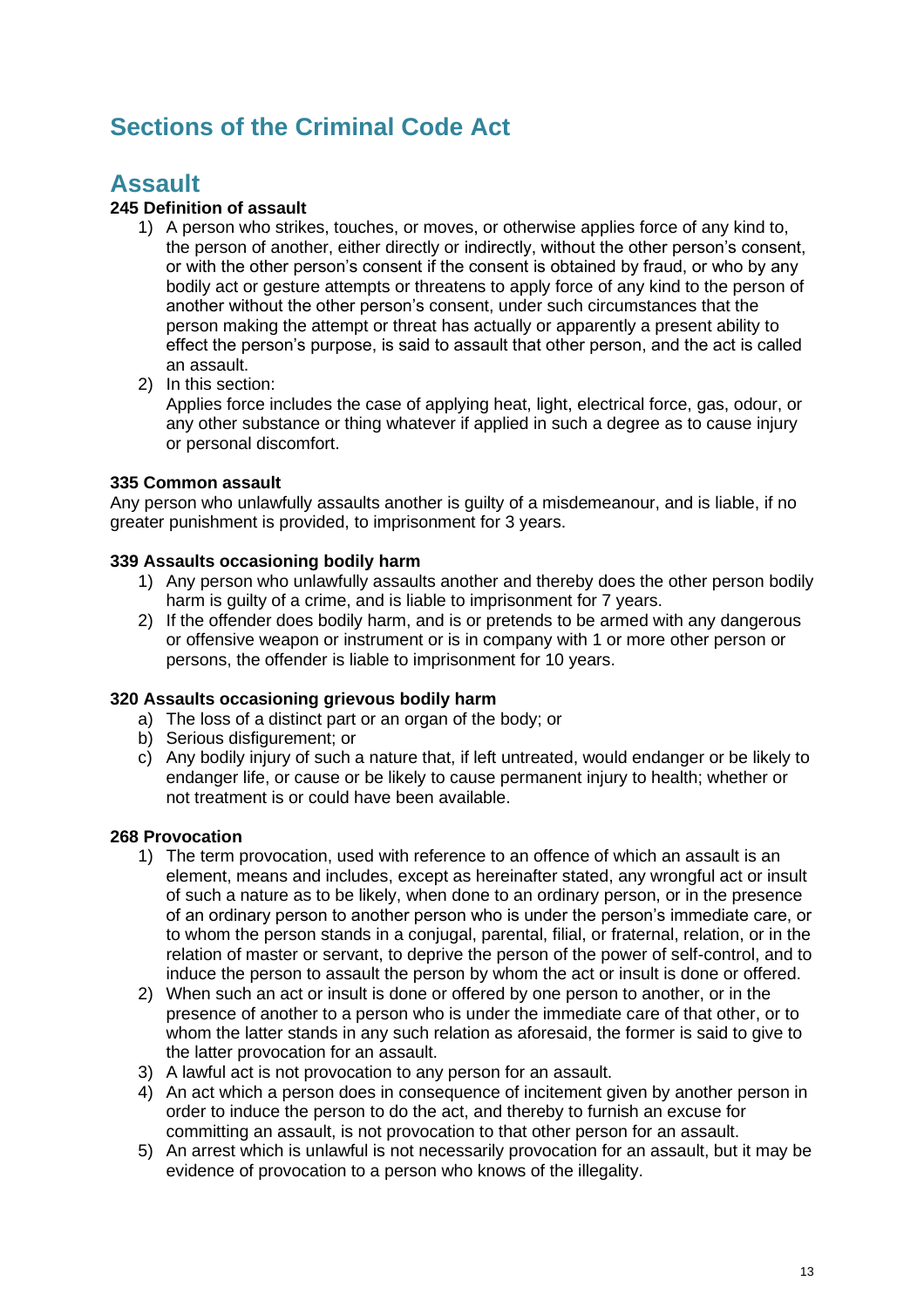## **Self Defence**

#### **271 Self-defence against unprovoked assault**

- 1) When a person is unlawfully assaulted, and has not provoked the assault, it is lawful for the person to use such force to the assailant as is reasonably necessary to make effectual defence against the assault, if the force used is not intended, and is not such as is likely, to cause death or grievous bodily harm.
- 2) If the nature of the assault is such as to cause reasonable apprehension of death or grievous bodily harm, and the person using force by way of defence believes, on reasonable grounds, that the person cannot otherwise preserve the person defended from death or grievous bodily harm, it is lawful for the person to use any such force to the assailant as is necessary for defence, even though such force may cause death or grievous bodily harm.

#### **272 Self-defence against provoked assault**

- 1) When a person has unlawfully assaulted another or has provoked an assault from another, and that other assaults the person with such violence as to cause reasonable apprehension of death or grievous bodily harm, and to induce the person to believe, on reasonable grounds, that it is necessary for the person's preservation from death or grievous bodily harm to use force in self-defence, the person is not criminally responsible for using any such force as is reasonably necessary for such preservation, although such force may cause death or grievous bodily harm.
- 2) This protection does not extend to a case in which the person using force which causes death or grievous bodily harm, first begun the assault with intent to kill or to do grievous bodily harm to some person; nor to a case in which the person using force which causes death or grievous bodily harm endeavoured to kill or to do grievous bodily harm to some person before the necessity of so preserving himself or herself arose; nor, in either case, unless, before such necessity arose, the person using such force declined further conflict, and quitted it or retreated from it as far as was practicable.

#### **273 Aiding in self-defence**

In any case in which it is lawful for any person to use force of any degree for the purpose of defending himself or herself against an assault, it is lawful for any other person acting in good faith in the first person's aid to use a like degree of force for the purpose of defending the first person.

#### **72 Affray**

Any person who takes part in a fight in a public place, or takes part in a fight of such a nature as to alarm the public in any other place to which the public have access, commits a misdemeanour.

#### **230 Common nuisances**

Any person who:

- a) Without lawful justification or excuse, the proof of which lies on the person, does any act, or omits to do any act with respect to any property under the person's control, by which act or omission danger is caused to the lives, safety, or health, of the public; or
- b) Without lawful justification or excuse, the proof of which lies on the person, does any act, or omits to do any act with respect to any property under the person's control, by which act or omission danger is caused to the property or comfort of the public, or the public are obstructed in the exercise or enjoyment of any right common to all Her Majesty's subjects, and by which injury is caused to the person of some person.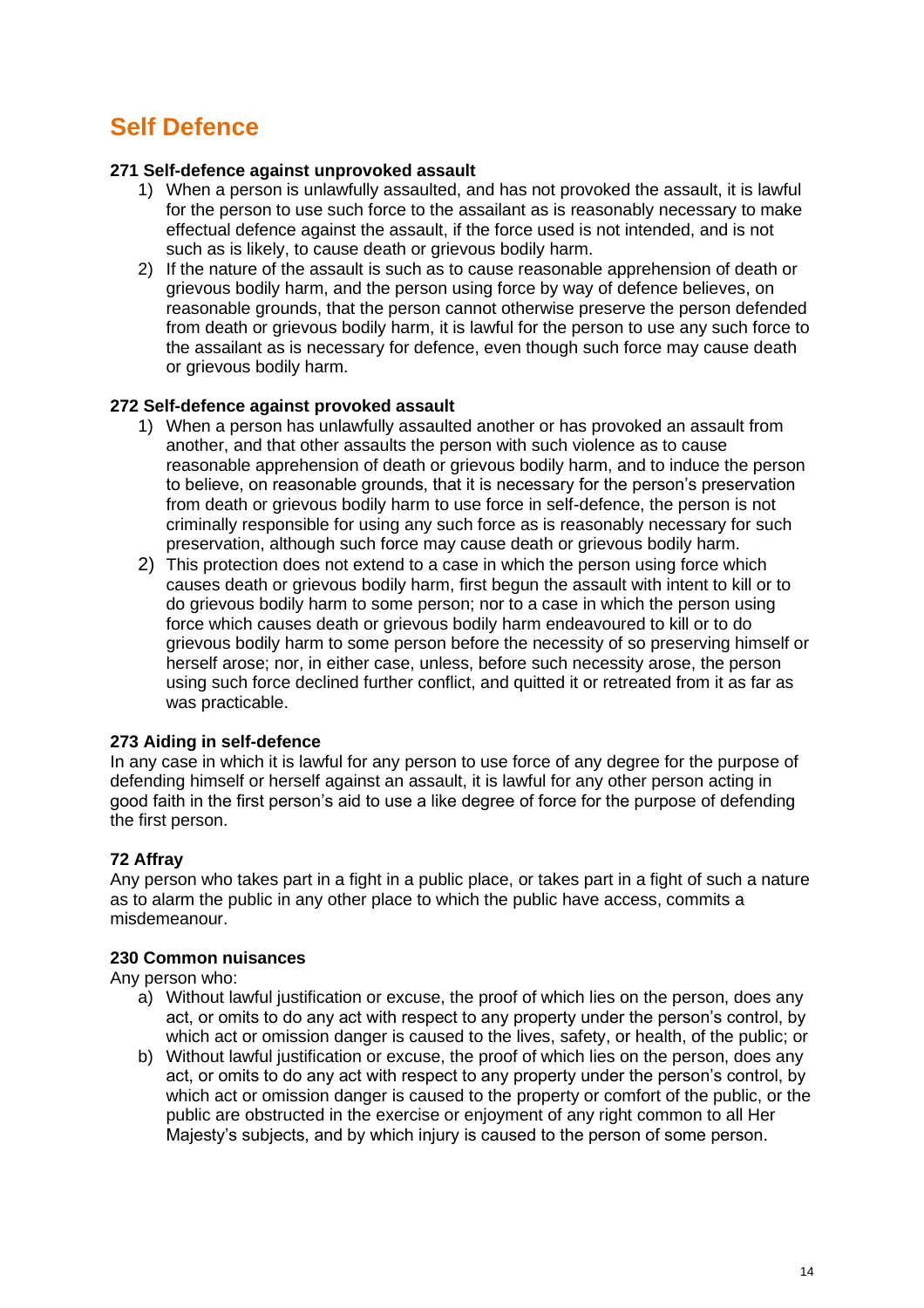#### **260 Breach of the peace**

An example of the overlap between two pieces of legislation occurs with parts of s546 and s260 that relates to breach of the peace. When a security officer is a witness to a breach of the peace he / she may interfere to prevent the continuance or renewal of the breach, and to use such force as is reasonably necessary for such prevention and is reasonably proportioned to the danger to be apprehended from such continuance or renewal, and to detain any person who is committing or who is about to join in or renew the breach of the peace for such time as may be reasonably necessary in order to give him into custody of a police officer.

## **Arrest**

#### **Arrest in Queensland**

Section 546 of the Queensland Criminal Code Act affords citizens and police the power to arrest without a warrant in certain circumstances.

#### **546 Arrest without warrant generally**

When an offence is such that the offender can be arrested without warrant generally:

- a) It is lawful for any person who is called upon to assist a police officer in the arrest of a person suspected of having committed the offence, and who knows that the person calling upon the person to assist is a police officer, to assist the officer, unless the person knows that there is no reasonable ground for the suspicion; and
- b) It is lawful for any person who finds another committing the offence to arrest the other person without warrant; and:
- c) If the offence has been actually committed it is lawful for any person who believes on reasonable ground that another person has committed the offence to arrest that person without a warrant, whether that other person has committed the offence or not; and
- d) It is lawful for any person who finds another by night, under such circumstances as to afford reasonable grounds for believing that the other person is committing the offence, and who does in fact so believe, to arrest the other person without warrant.

A citizen may only apply the provisions of s546 in relation to crimes and some misdemeanours. Examples of crimes are:

- Murder s291, s305
- Rape s348
- Stealing s398
- Unlawful use or possession of a car s408
- Break and enter / burglary s419, s422
- Arson s461

Examples of misdemeanours where an arrest may be applied:

- Taking part in a riot or unlawful assembly s62, s63
- Going armed causing fear s69
- Indecent acts s227
- Unlawful wounding s323

The law changes when an arrest is to take place at *night*. In some states night is described as; 'the hours of darkness'. At different times of the year the actual time dusk and dawn occur will vary quite significantly. Queensland, on the other hand provides a definition of night as the hours between 9.00pm and 6.00am.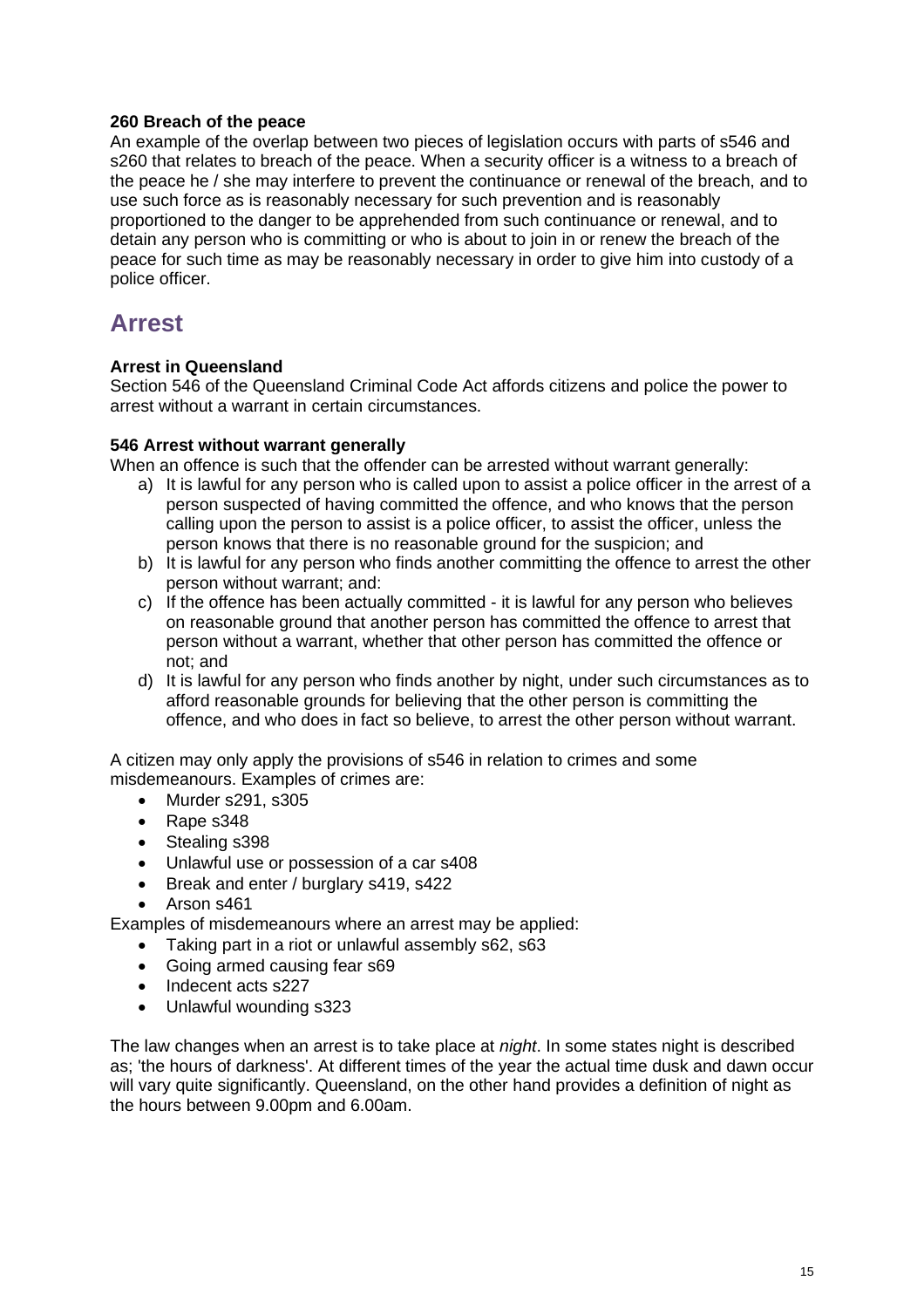#### **550 Arrest during flight**

It is lawful for a person who believes on reasonable grounds that another person has committed an offence and that person is escaping from custody and freshly pursued by some person whom, on reasonable grounds, they believe has authority to arrest that person.

#### **254 Force in an arrest**

While the law allows force that is reasonably necessary to be used to overcome a person resisting arrest it is always advisable to apply the principles discussed above. For example, is it better to 'observe and report?'

#### **257 Preventing escape from lawful arrest**

It is lawful for the person attempting to make the arrest to use such force as may be reasonably necessary to prevent their escape so long as such force is not intended nor is likely to cause death or grievous bodily harm.

#### **258 Preventing escape after arrest**

When a person has been lawfully arrested, it is lawful to use such force as they believe on reasonable grounds to be necessary to prevent their escape. If the offence is not a crime, force intended or likely to cause death or grievous bodily harm is not authorised.

#### **259 Search after arrest**

Only police and / or a medical officer may search a person after they have been arrested. Evidence like the weapon or the item that has been stolen may be taken and retained as evidence.

#### **255 Reasons for arrest**

It is the duty of any person making an arrest to give the reasons for the arrest or the cause of the arrest. It is not necessary to specify the charge. s255

#### **Take before justice**

A person who has made the arrest has a duty to take the arrested person 'forthwith' (s552 Criminal Code) or as "soon as practicable" (s69 Justices Act) before a justice to be dealt with according to law.

The effect of this section is that the person making the arrest must contact police immediately.

#### **355 Deprivation of liberty**

Any person who unlawfully confines or detains another in any place against the other person's will, or otherwise unlawfully deprives another of the other person's personal liberty, is guilty of a misdemeanour, and is liable to imprisonment for 3 years.

#### **255 Duty of persons arresting**

- 1) It is the duty of a person executing any process or warrant to have it with him or her, if reasonably practicable, and to produce it if required.
- 2) It is the duty of a person arresting another, whether with or without warrant, to give notice, if practicable, of the process or warrant under which the person is acting or of the cause of the arrest.
- 3) A failure to fulfil either of the aforesaid duties does not of itself make the execution of the process or warrant or the arrest unlawful, but is relevant to the inquiry whether the process or warrant might not have been executed or the arrest made by reasonable means in a less forcible manner.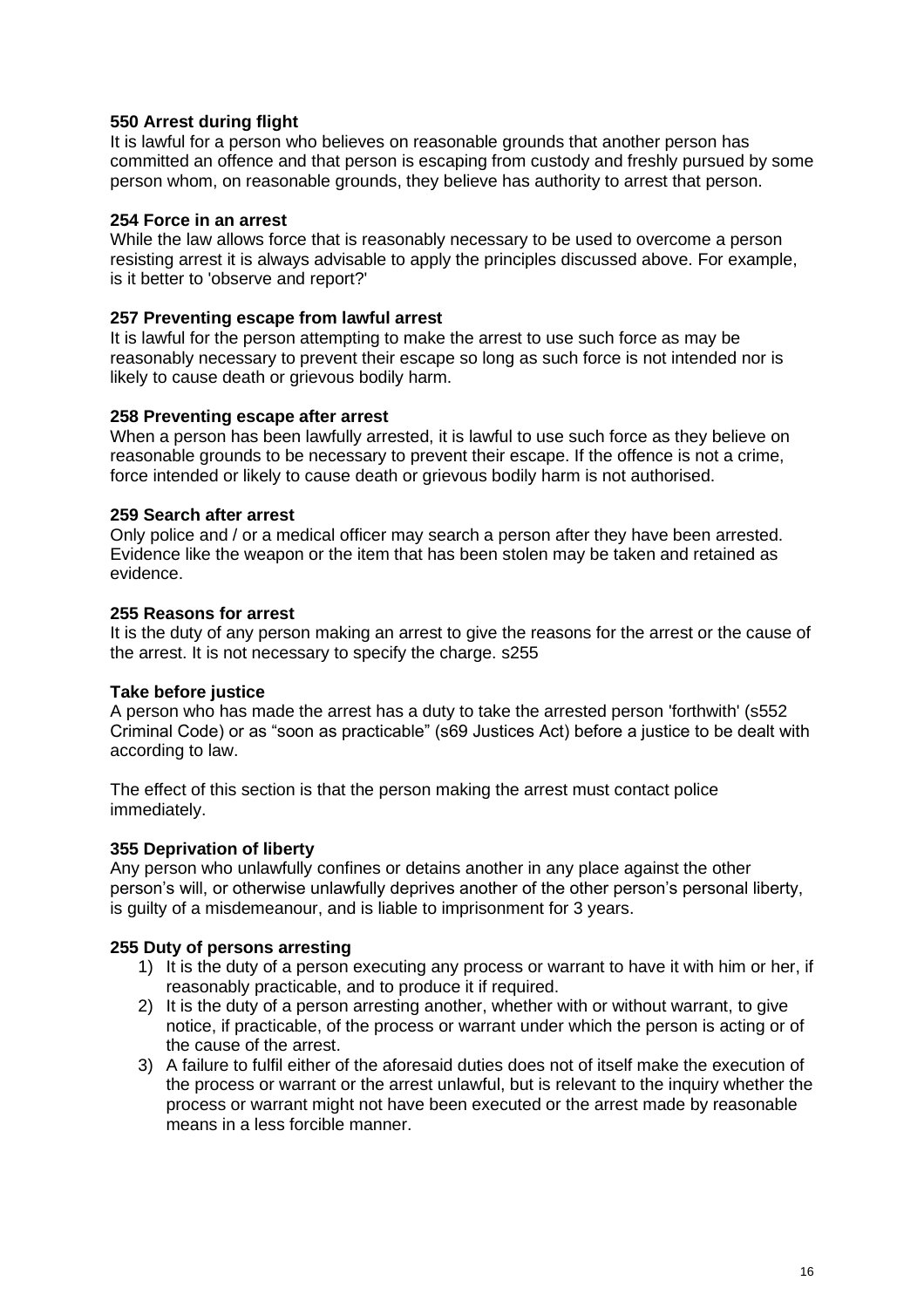## **Stealing**

#### **390 Things capable of being stolen**

Anything that is the property of any person is capable of being stolen if it is:

- a) Moveable; or:
- b) Capable of being made moveable, even if it is made moveable in order to steal it.

#### **391 Definition of stealing**

- 1) A person who fraudulently takes anything capable of being stolen, or fraudulently converts to the person's own use or to the use of any other person anything capable of being stolen, is said to steal that thing.
- 2) A person who takes or converts anything capable of being stolen is deemed to do so fraudulently if the person does so with any of the following intents, that is to say:
	- a) An intent to permanently deprive the owner of the thing of it;
	- b) An intent to permanently deprive any person who has any special property in the thing of such property;
	- c) An intent to use the thing as a pledge or security;
	- d) An intent to part with it on a condition as to its return which the person taking or converting it may be unable to perform;
	- e) An intent to deal with it in such a manner that it cannot be returned in the condition in which it was at the time of the taking or conversion;
	- f) In the case of money—an intent to use it at the will of the person who takes or converts it, although the person may intend to afterwards repay the amount to the owner.

#### **409 Definition of robbery**

Any person who steals anything, and, at or immediately before or immediately after the time of stealing it, uses or threatens to use actual violence to any person or property in order to obtain the thing stolen or to prevent or overcome resistance to its being stolen, is said to be guilty of robbery.

#### **418 Definitions**

- 1) A person who breaks any part, whether external or internal, of a dwelling or any premises, or opens, by unlocking, pulling, pushing, lifting, or any other means whatever, any door, window, shutter, cellar, flap, or other thing, intended to close or cover an opening in a dwelling or any premises, or an opening giving passage from one part of a dwelling or any premises to another, is said to break the dwelling or premises.
- 2) A person is said to enter a dwelling or premises as soon as any part of the person's body or any part of any instrument used by the person is within the dwelling or premises.
- 3) A person who obtains entrance into a dwelling or premises by means of any threat or artifice used for that purpose, or by collusion with any person in the dwelling or premises, or who enters any chimney or other aperture of the dwelling or premises permanently left open for any necessary purpose, but not intended to be ordinarily used as a means of entrance, is deemed to have broken and entered the dwelling or premises.

Premises includes:

- a) A building or structure and a part of a building or structure other than a dwelling; and
- b) A tent, caravan, or vehicle; and
- c) Any similar place.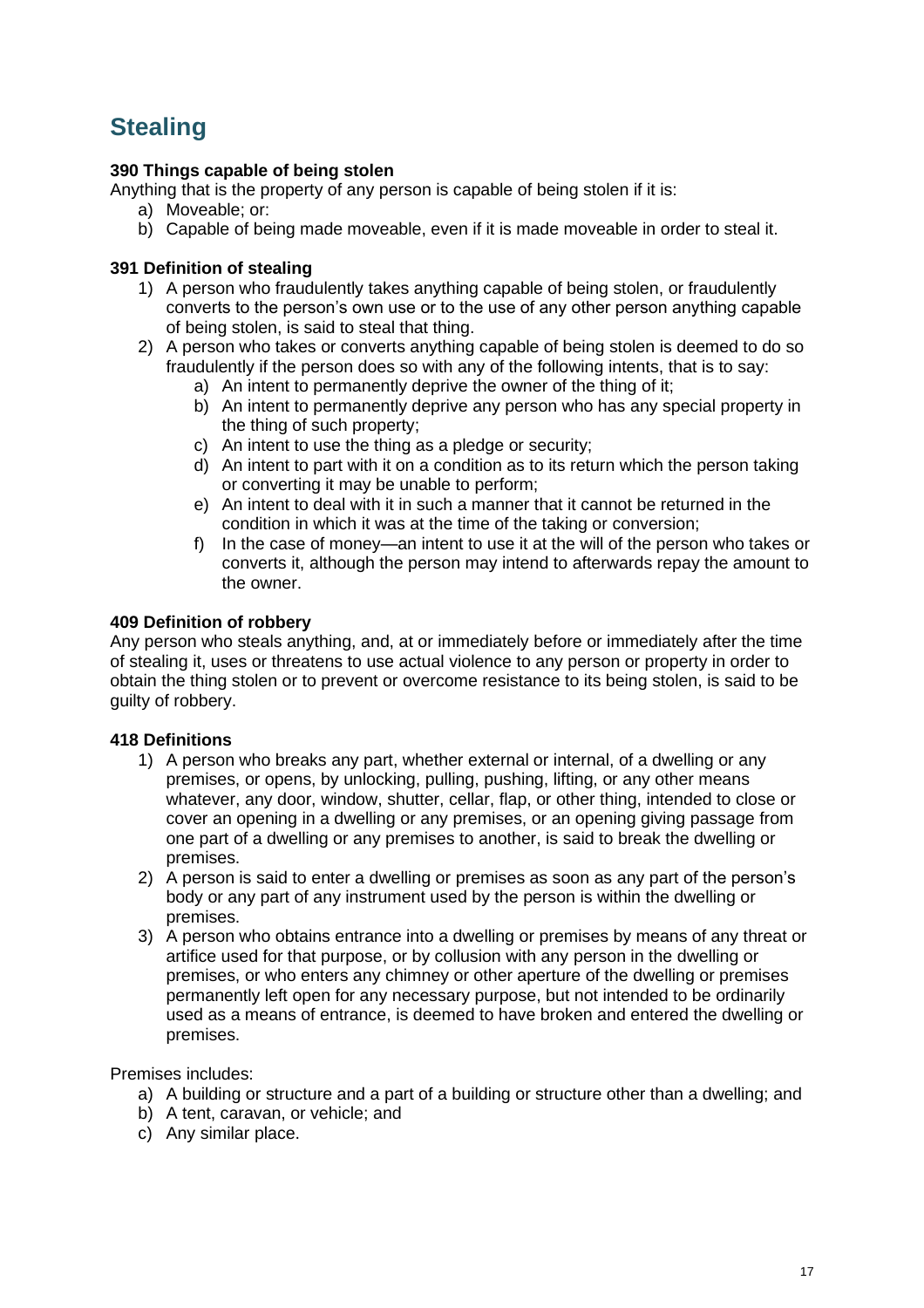#### **419 Burglary**

- 1) Any person who enters or is in the dwelling of another with intent to commit an indictable offence in the dwelling commits a crime.
	- Maximum penalty—14 years imprisonment.
- 2) If the offender enters the dwelling by means of any break, he or she is liable to imprisonment for life.
- 3) If:
- a) The offence is committed in the night; or
- b) The offender—
	- (i) Uses or threatens to use actual violence; or
	- (ii) Is or pretends to be armed with a dangerous or offensive weapon, instrument or noxious substance; or
	- (iii) Is in company with 1 or more persons; or
	- (iv) Damages, or threatens or attempts to damage, any property; the offender is liable to imprisonment for life.
- 4) Any person who enters or is in the dwelling of another and commits an indictable offence in the dwelling commits a crime.

Maximum penalty—imprisonment for life.

#### **469 Wilful damage**

Any person who wilfully and unlawfully destroys or damages any property is guilty of an offence which, unless otherwise stated, is a misdemeanour, and the person is liable, if no other punishment is provided, to imprisonment for 5 years.

#### **Force to prevent crime**

Reasonable and proportionate force may be used to prevent the commission of an offence if the offence provides for arrest without warrant: s266

### **Trespass**

Literally millions of people enter and leave property every day. The basis upon which they may enter the property and (potentially) be removed will vary.

#### **Contract**

In this case the person entering has usually paid to enter the property and the occupier / owner of the property owes an implied warranty that the premises are safe. That person's right to remain on the property can be removed by the owner, occupier or their agent simply by telling them to leave. The person then becomes a trespasser if they stay.

#### **Invitee**

This is the usual category for an entrant to property who enters for the mutual benefit of that person and the owner / occupier. A shopping centre or a hotel are examples of premises that benefit from inviting people to enter. That person's right to remain on the property can be removed by the owner, occupier or their agent simply by telling them to leave. The person then becomes a trespasser if they stay.

#### **Licensee**

This entrant to the property has gone onto the property for their own and not the owner / occupier's material benefit, e.g. a guest entering for a social purpose. The right to be on the property can be removed by telling them to leave. The person then becomes a trespasser if they stay.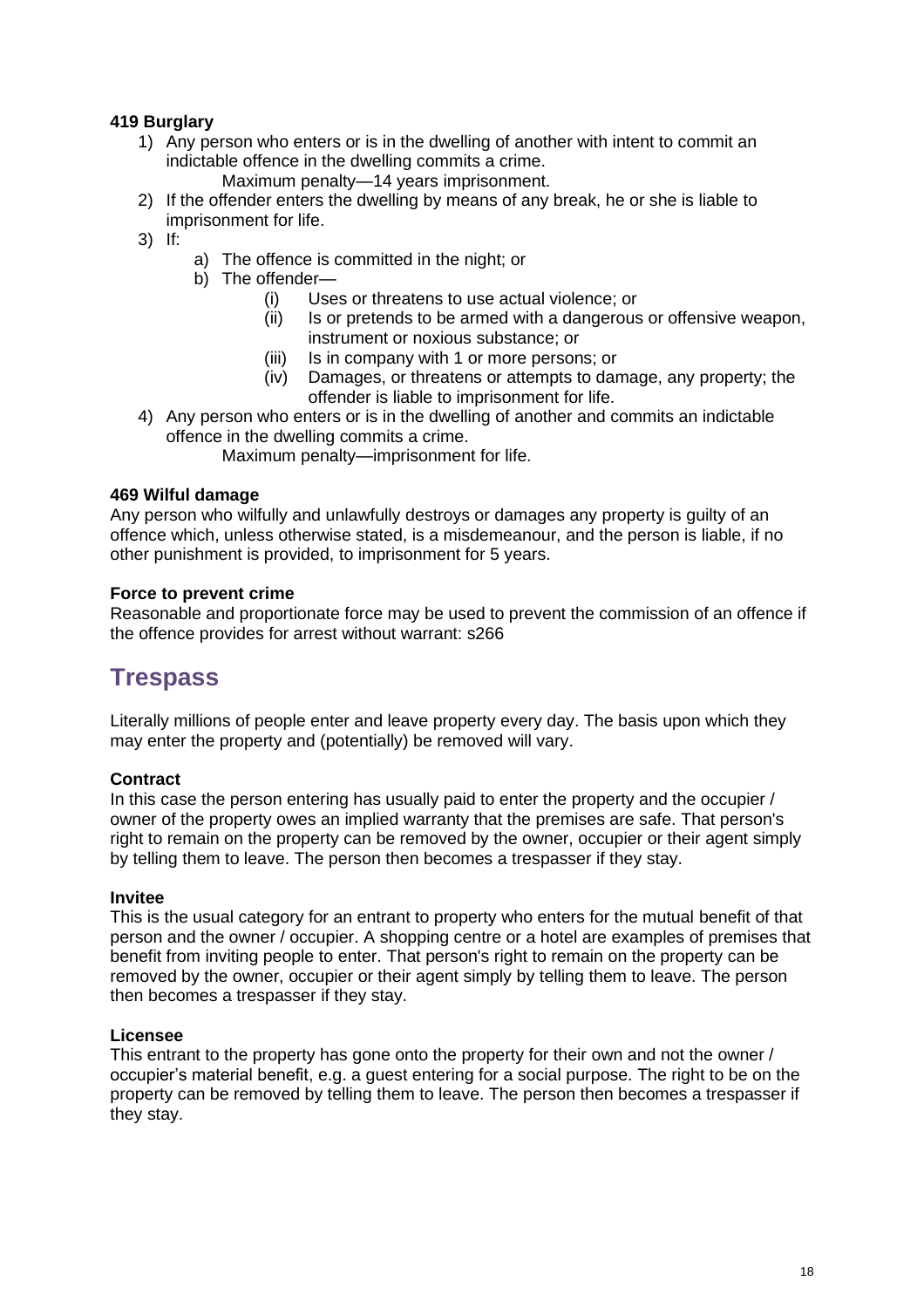#### **Trespasser**

A person who enters uninvited and whose presence is unknown or if it was known they were entering, it would be resisted. A trespasser also includes the person who has entered under any of the other categories (contractual, invitee or licensee) and had their authority to be on the property withdrawn. Previously an owner / occupier only owed the same duty towards a trespasser as they owed to "common humanity", but now the liability is governed by the general laws of negligence.

#### **277 Defence of premises against trespassers - removal of disorderly persons**

- 1) It is lawful for a person who is in peaceable possession of any land, structure, vessel, or place, or who is entitled to the control or management of any land, structure, vessel, or place, and for any person lawfully assisting him or her or acting by his or her authority, to use such force as is reasonably necessary in order to prevent any person from wrongfully entering upon such land, structure, vessel, or place, or in order to remove there from a person who wrongfully remains therein, provided that he or she does not do grievous bodily harm to such person.
- 2) It is lawful for a person who is in peaceable possession of any land, structure, vessel, or place, or who is entitled to the control or management of any land, structure, vessel, or place, and for any person acting by his or her authority, to use the force that is reasonably necessary in order to remove therefrom any person who conducts himself or herself in a disorderly manner therein, provided that he or she does not do the person grievous bodily harm.
- 3) In this section:

Place includes any part of an enclosure or structure, whether separated from the rest of the enclosure or structure by a partition, fence, rope, or any other means, or not.

#### **274 Defence of moveable property against trespassers**

It is lawful for any person who is in peaceable possession of any moveable property, and for any person lawfully assisting him or her or acting by his or her authority, to use such force as is reasonably necessary in order to resist the taking of such property by a trespasser, or in order to retake it from a trespasser, provided that the person does not do grievous bodily harm to the trespasser

## **Licensed Venues in Queensland**

The Queensland Liquor and Gaming Commission (QLGC) is an independent statutory body under the provisions of the Gaming Machine Act 1991, Liquor Act 1992 and the Liquor Regulation 2002. The Commission typically meets at the Office of Liquor and Gaming Regulation's office in Brisbane at least once and possibly twice per month subject to need.

#### **Functions and responsibilities of the Commission**

- Grants, cancels and suspends gaming-related licences including:
	- o Gaming machine licences
	- o Monitoring operator's licences
	- o Major dealer's licences
- Sets the maximum number of machines operable at sites
- Approves applications to increase the number of gaming machines that can be operated by licensees and other administrative approvals
- Sets permitted hours of gaming at sites and other operational conditions
- Grants, suspends, cancels and imposes conditions in regard to liquor licences of significant community impact
- Considers applications for the permanent extension of trading hours and to vary the conditions on certain licences, for example, increase noise limits in relation to liquor licences for commercial hotels, community clubs and nightclubs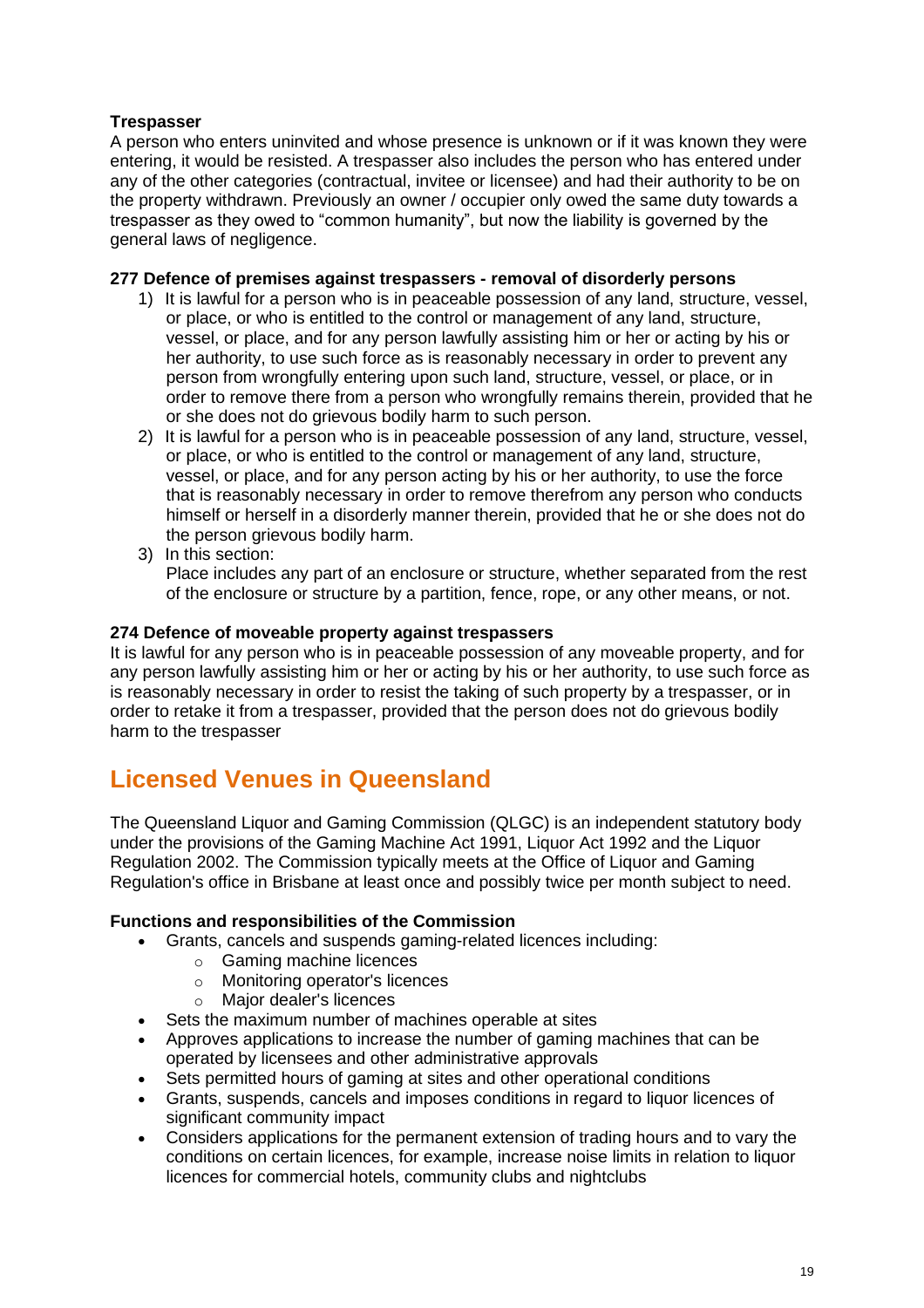#### **Liquor legislation and regulations**

The primary piece of legislation for the licensed premises in Queensland is the Liquor Act 1992. Other legislation has also been developed to further support members of the liquor industry, for example Liquor and Other Legislation Amendments Act 2010.

#### **Liquor compliance officers**

The Office of Liquor and Gaming Regulation at the Department of Justice and Attorney-General (DJAG) regulates the liquor industry under the *Liquor Act 1992* and monitors licensees' compliance with the conditions, responsibilities and obligations of their respective licences. OLGR compliance officers conduct proactive, educational and investigative activities such as:

- Proactive risk assessments of licence applications prior to a licence being issued
- Proactive educational assistance to licensees, other regulatory authorities and the public
- Compliance investigations of premises during daytime hours and peak trading hours at night
- Investigations into complaints made by members of the community and from information provided by the Queensland Police Service, peak industry bodies and licensees

OLGR compliance officers are located throughout Queensland.

#### **Security in licensed venues**

Venues often engage a security firm to provide appropriately licensed personnel to avoid, reduce or address violent or otherwise poor patron behaviour. Best practice for safety in licensed venues encourages licensees to adopt more demanding criteria when choosing a security firm and suggests ways to create and implement an appropriate selection process. According to the *Liquor Act 1992* and Liquor Regulation 2002, licensees must maintain a safe environment for patrons and staff. The S*ecurity Providers Act 1993* and Security Providers Regulation 2008 states:

- Security provider licences are to be held by the security firm and its proprietors
- A security firm must be a member of an approved security industry association
- Crowd controllers who work for a security firm must be licensed
- Licence applicants must meet 'appropriate person' tests, including criminal record check
- Licensed security firms and their crowd controller staff are bound by codes of practice, which set ethical and professional standards

Engaging a security firm to provide specialist security staff and services is a legitimate, acceptable and commonly used practice, but employing a security firm does not absolve the licensee of the legal obligation to provide venue safety. Competent security staff and appropriate procedures are critical to venue safety. Security services and standards should remain subject to the direction and scrutiny of the licensee. The process of selecting a licensed security firm should be thorough, a security firm should not be selected based on price alone.

#### **Responsible service of alcohol**

To ensure a consistent approach to Responsible Service of Alcohol (RSA) across the industry, many staff, managers and licensees are required to undertake RSA training. Those people under a packaged liquor licence, a general licence or an on-premises licence (as well as their late night equivalents) are required to undertake the training. For other licence categories, it is not automatically mandatory, although some venues will have it listed as a condition on their licence. Infringement penalties apply where RSA requirements are not met.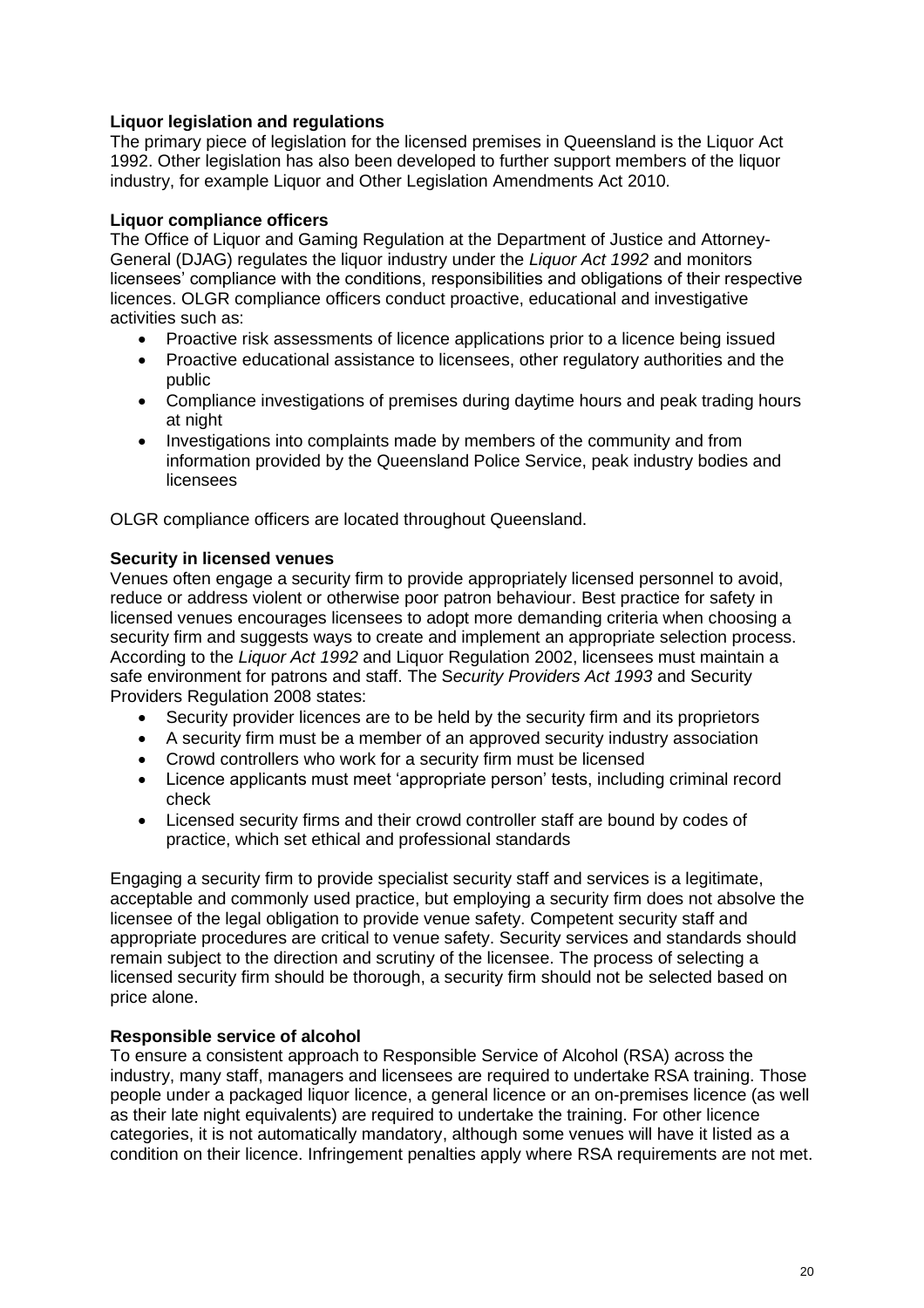#### **Minors and identification**

Licensees have a responsibility to understand the law and how it relates to minors. A minor is a person who is under 18 years of age. Under the *Liquor Act 1992*, a minor is not permitted to be on licensed premises. It is a licensee's responsibility to ensure that minors do not gain entry to licensed premises. The exceptions are if the minor is a resident, employee, person conducting a lawful business, undertaking training or work experience, at a function, eating a meal, or accompanied by a responsible adult. However, there are also restrictions around each of these categories of minor. If minors are found on the premises, the licensee (and their staff) may be prosecuted and fined up to \$10,000.

#### **Identification (ID)**

Four forms of ID are acceptable in licensed venues:

- A current driver licence or learner permit
- A current passport (from any country)
- An Australian Government-issued proof of age card (18+ card)
- A Victorian Keypass

A foreign driver's licence is accepted as evidence of age, providing it has a photo and the date of birth of the licence holder.

#### **Confiscating ID documents**

Suspected fake, defaced or falsely presented documents should be confiscated and forwarded to OLGR as soon as possible, with an ID confiscation report for further investigation.

#### **Australian identification checking toolkit**

The Australian identification checking toolkit helps licensees and their staff to prevent underage drinking in their venues. The toolkit consists of a booklet, the Australian ID Checking Guide and a black / UV light.

#### **Responsible alcohol advertising and promotions**

Drink promotions and happy hours may contribute to excessive and rapid consumption of alcohol if not adequately controlled. Requirements for conducting drink promotions were introduced in 2006 to ensure such activities are conducted responsibly. Drink promotions and happy hours are still able to be held, as long as they are conducted in a responsible manner. Happy hours are permitted in licensed venues outside the Brisbane City Council area, but cannot be advertised externally. Licensees within the Brisbane City Council area are subject to further restrictions.

#### **Advertising ban on drink promotions**

The following are examples of what must not be advertised external to the licensed premises:

- Free drinks
- Multiple quantities of liquor for example; two for one, six drinks for a certain price
- The sale price of liquor
- Any type of drinking promotion for example; happy hours, all you can drink, toss the boss

Advertising of discounted drinks and / or drink promotions may still occur inside the premises, but only if it is not visible or audible to a person who is outside the premises.

#### **Promotional activities involving liquor prizes**

Reward promotions such as a raffle where the prize is free liquor or 'buy one get one free' promotions may still be held, provided they do not encourage excessive consumption of liquor or promote intoxication. This does not restrict low-risk promotions, such as 'beer of the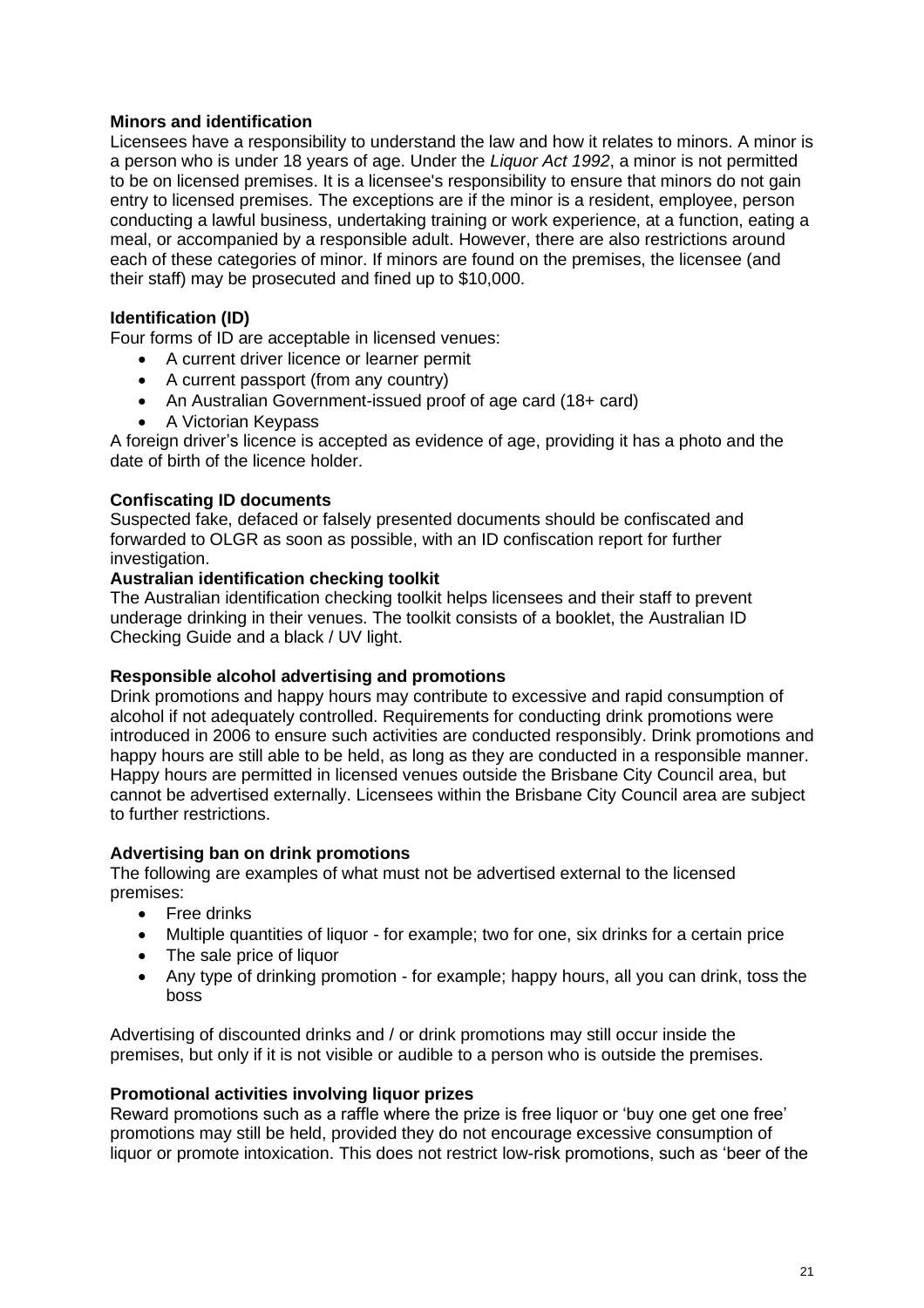month' brand switching to encourage the trial of a new product or loyalty reward programs that are conducted over more than one trading day.

The following principles provide licensees with a quick reference guide for responsible advertising and promotion of liquor.

- The advertising or promotion of liquor should not provide incentives that could lead to the rapid or excessive consumption of liquor, such as drinking games, competitions, dares or challenges that involve rapid or excessive consumption of liquor
- The advertising or promotion of liquor should not encourage the stockpiling of drinks by the consumer for consumption at the licensed premises. This includes promotions that encourage or reward the purchase of, or drinking of, large amounts of liquor in a single session or transaction
- The advertising or promotion of liquor should not involve the availability of nonstandard sized drinks or the availability of liquor in receptacles that encourage rapid drinking. For example; serving liquor in a yard glass for 'skulling' or pouring liquor straight into patrons' mouths (e.g. pouring liquor directly from a bottle or shooting liquor from a water pistol)
- The advertising or promotion of liquor must not condone or encourage rapid or excessive drinking, drunkenness or anti-social behaviour, such as the advertising or promotion of events that focus mainly on the excessive consumption of liquor (bingedrinking as part of end of sporting season celebrations, such as 'Mad Monday' or end of school year celebrations, such as 'Schoolies Week' or 'after parties')
- The advertising or promotion of liquor involving 'happy hours', free drinks or discounted drinks must have reasonable limits and controls to minimise the risk of rapid, excessive or irresponsible consumption of liquor, such as promotions involving extreme discounts (e.g. \$1 shots of spirits) or excessive periods of free drinks (e.g. \$50 entry and free drinks all night)
- Where limited free liquor is advertised or promoted as ancillary to a product or service, the advertising or promotion must not place the free liquor as the primary focus. Advertising must not focus exclusively on free alcohol where there are other activities to promote
- Where the advertising or promotion involves the inclusion of unlimited liquor within the entry price, the advertising or promotion must be consistent with responsible service of alcohol practices. This pertains to advertising or promotions that explicitly focus on the 'all you can drink' element of the event by using terminology such as 'drink till you get smashed' or 'drink your money's worth'

#### **Barring problem customers**

Generally, three levels of bans can be imposed:

- Court imposed bans
- Venue bans a licensee bans a person from their venue
- Group venue bans where licensees collaborate on local safety issues and each licensee imposes bans that prevent a person from entering any licensed premises in the specific district or town

A venue placing a ban on a person, when it can be justified, is a legitimate risk management approach. Natural justice, procedural fairness and privacy rights should apply to bans. Fair and efficient banning policies and procedures may be a deterrent to potential troublesome patrons.

#### **General powers to refuse a person entry to a premises**

Every licensee is able to refuse entry to any person as long as the reason is not discriminatory. The licensee also has the right to ask any person to leave their licensed premises. No special laws or forms are required to do this, but if a patron continues to be a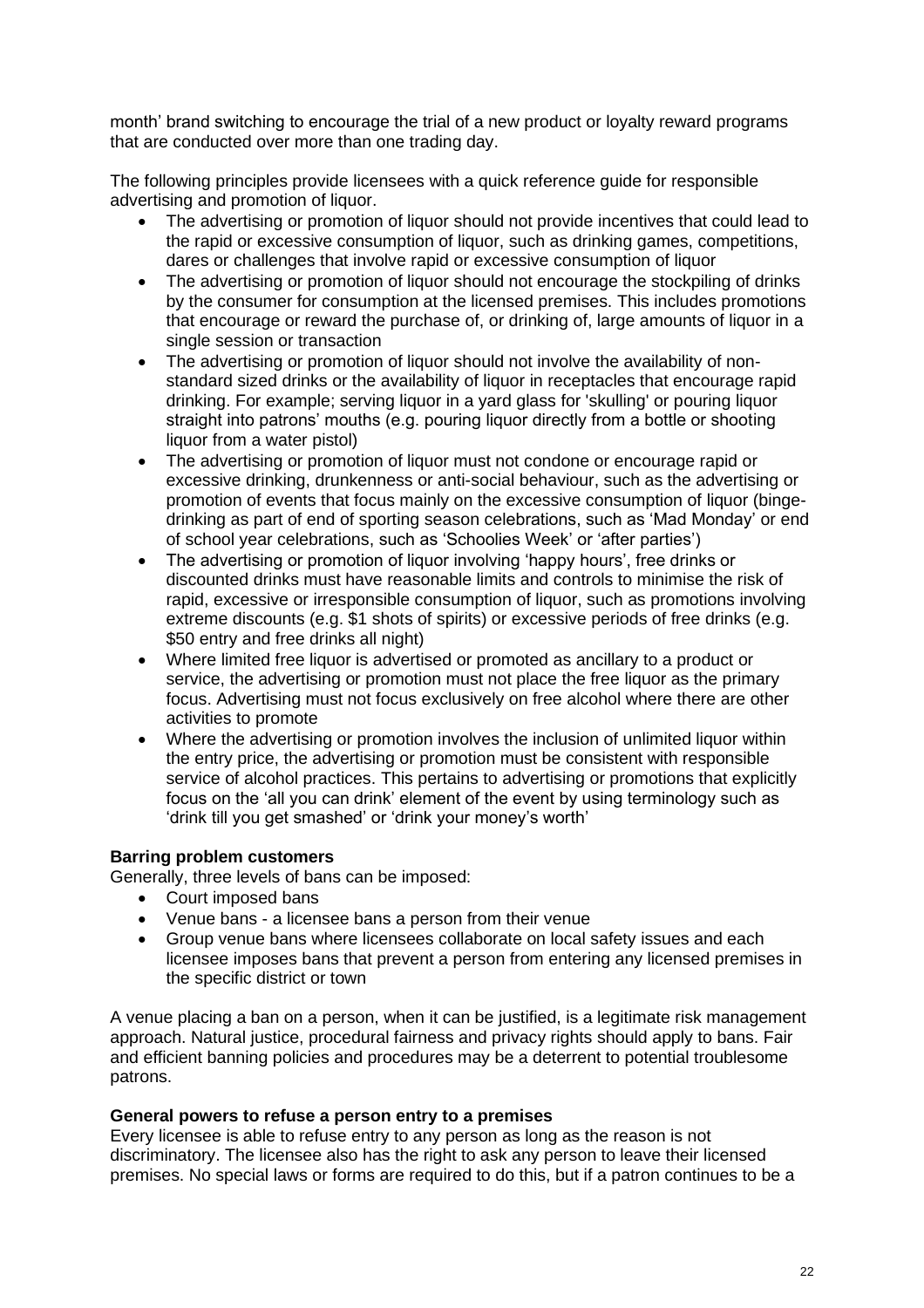problem or if a particular incident is severe enough, the licensee may wish to carry out one of the more formal options.

#### **Designated outdoor smoking area (DOSA)**

A DOSA is a dedicated outdoor licensed area where a person may take a drink and have a cigarette break before returning to their group or companion. While drinks taken into the DOSA may be consumed, the supply of alcohol, food or entertainment to a person in a DOSA is prohibited.

If a licensee chooses to have a DOSA, they need an up-to-date Smoking Management Plan. Refer to *Tobacco and other Smoking Products Act 1998*. A DOSA should be managed so that is it used only as intended by law. The DOSA should be kept clean and presentable. A common complaint is when excessive noise emanates from a DOSA. A DOSA is not a de facto beer garden.

#### **Best practice:**

- Keep patrons aware of the purpose and the permitted use of a DOSA
- Manage the DOSA to avoid risks to the safety of patrons and staff, such as loitering, overcrowding or boredom
- Where a DOSA becomes a prominent factor in the venue's risk profile, ban the consumption of alcohol after 6pm or make it a permanent 'smoking only' area
- Where these best practice principles are inconsistent with a legal standard under the Liquor Act or Liquor Regulation that specifically applies to the venue, including a condition of licence, then the licensee is obligated to follow that legal standard
- Encourage patrons to return to other areas once they finish their cigarettes
- Have signs which tell patrons about the purpose of the DOSA
- Reduce the opportunity for patrons to observe or hear entertainment
- Provide furnishings consistent with its intended legal use
- Allocate security staff to assure compliance with the law and to monitor patron behaviour

## **Courts in Queensland**

#### **Magistrates Court**

A Magistrates Court does not have a jury. It deals with civil matters with a financial threshold of \$250,000 and minor criminal matters.

It also hears 'prima facie' evidence for indictable criminal offences. In order for a prosecution to proceed, the police and the accused (defendant) must present a summary of their case to a magistrate. Not all the evidence is heard, but there will be a sufficient argument put forward from both parties for the magistrate to decide if there is sufficient grounds for the case to proceed to a full trial. The trial will take place in the District Court or Supreme Court, depending on the seriousness of what has taken place.

A security officer may be asked to attend Magistrates Court as a witness. The court is presided over by a judge who should be referred to as: 'Your Honour'. In a serious criminal case, the accused is first charged in a Magistrates Court. The magistrate will determine if there is sufficient evidence to justify a trial before sending the matter to trial at a higher court. This is called a *committal for trial*. In the instance of a criminal case, the magistrate determines guilt or innocence and also the penalty.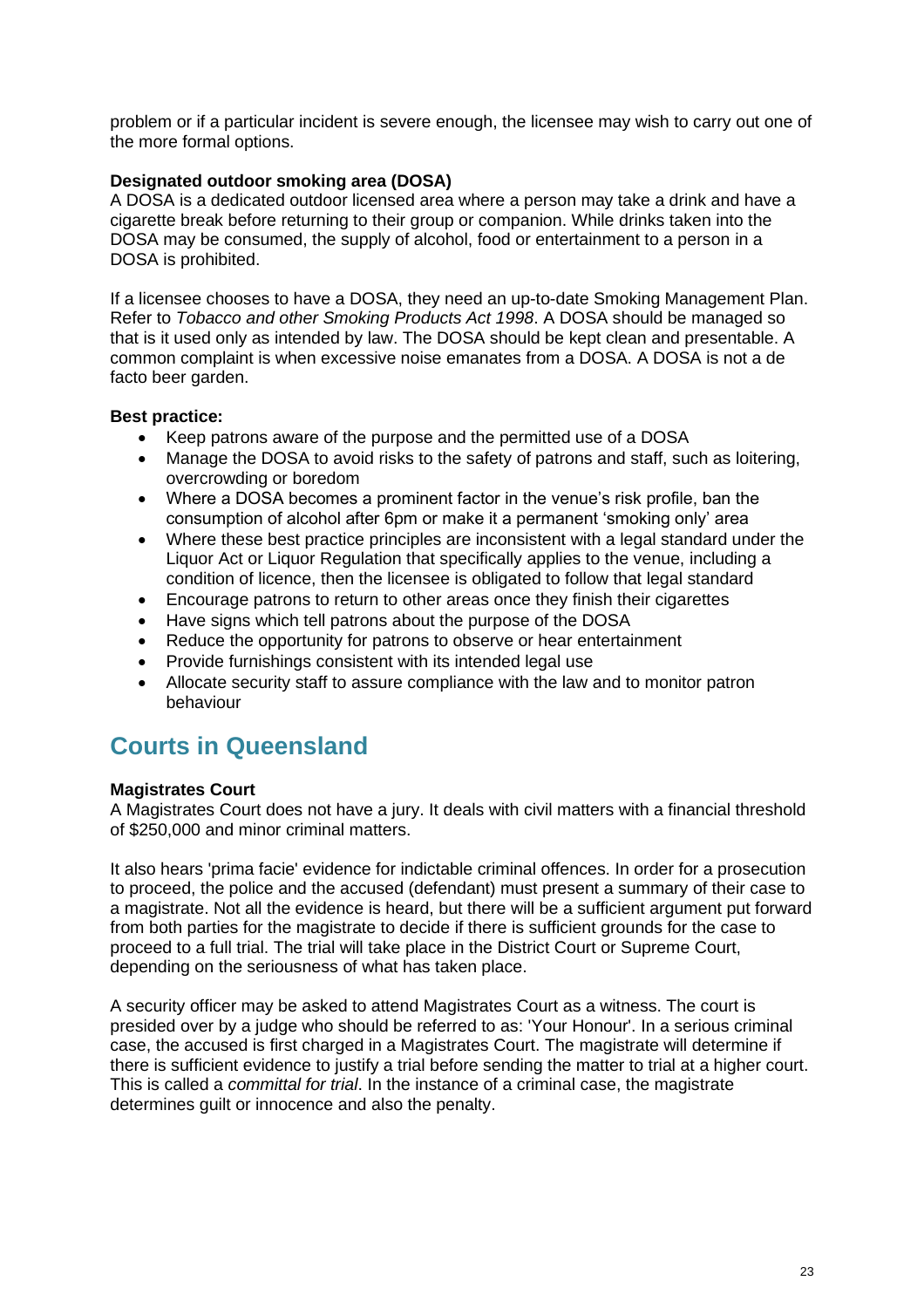#### **District Court**

Once a 'prima facie' case has been made, the full trial and all the evidence may be heard in the District Court. The District Court also hears and determines civil matters where the amount in dispute is over \$250,000.

Appeals against a Magistrates Court decision are also heard in the District Court. The judge is a District Court judge and is referred to as 'Your Honour'. In criminal cases, a jury decides guilt or innocence and the judge sets the penalty. In civil matters the judge usually decides without a jury.

#### **Supreme Court**

The Trial Court and the Court of Appeal are the two divisions of Queensland's Supreme Court. Presiding over the court is a justice of the Supreme Court. The justice is referred to as 'Your Honour'. The Supreme Court hears serious criminal offences including murder and serious drugs offences.

The trial division of the Supreme Court must use a jury to determine guilt or innocence in criminal cases. Civil cases are usually heard by a judge without a jury. Appeals go before the Court of Appeal and are heard by three justices of the Supreme Court. All District Court and Supreme Court appeals go directly to the Court of Appeal.